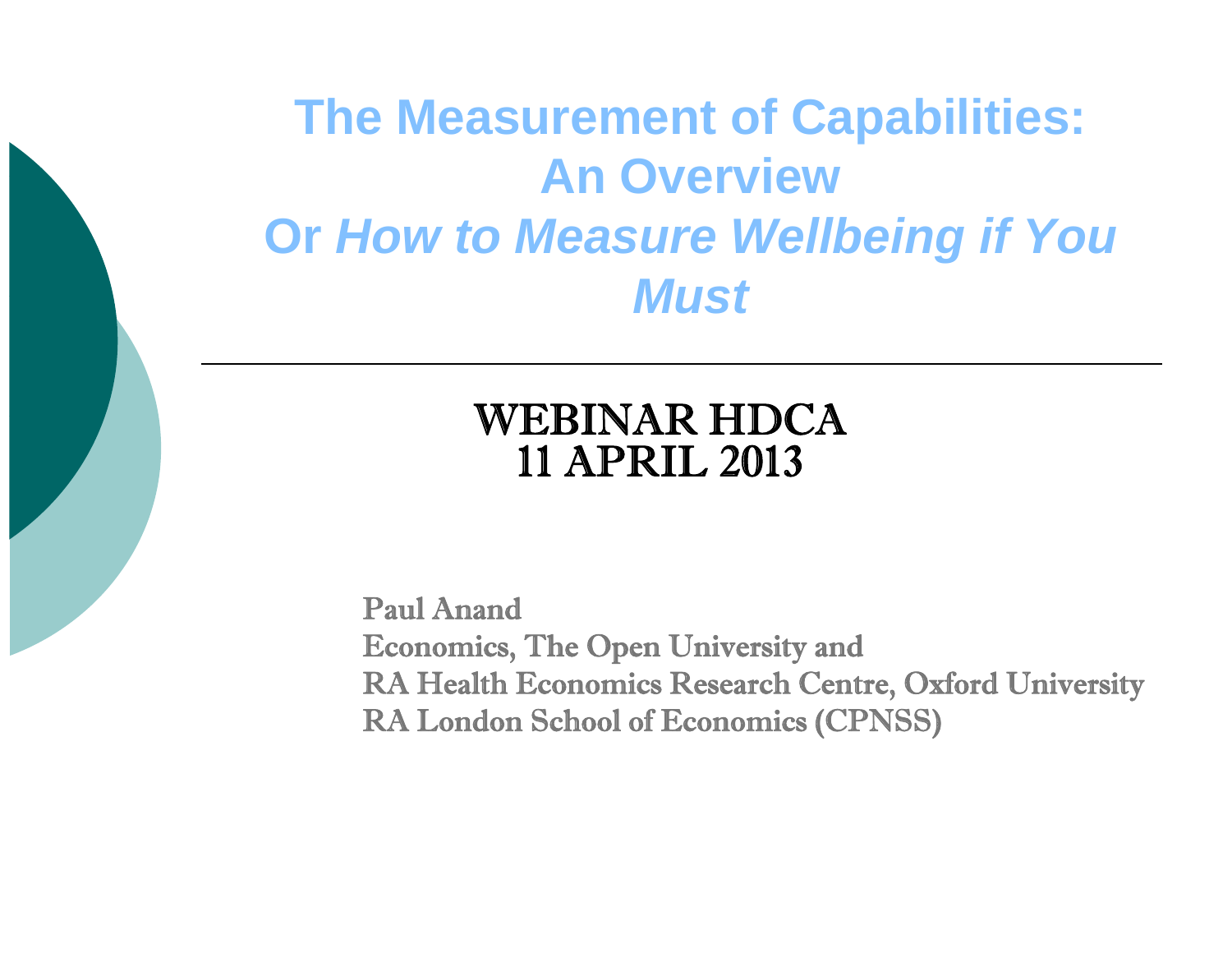# AIMS OF INTRODUCTION

- o Provide Overview of Capabilities Measurement Project
- o Illustrate some ways we've addressed the measurement and operationalisation issues
- $\circ$  Flag up some resources and welcome collaborations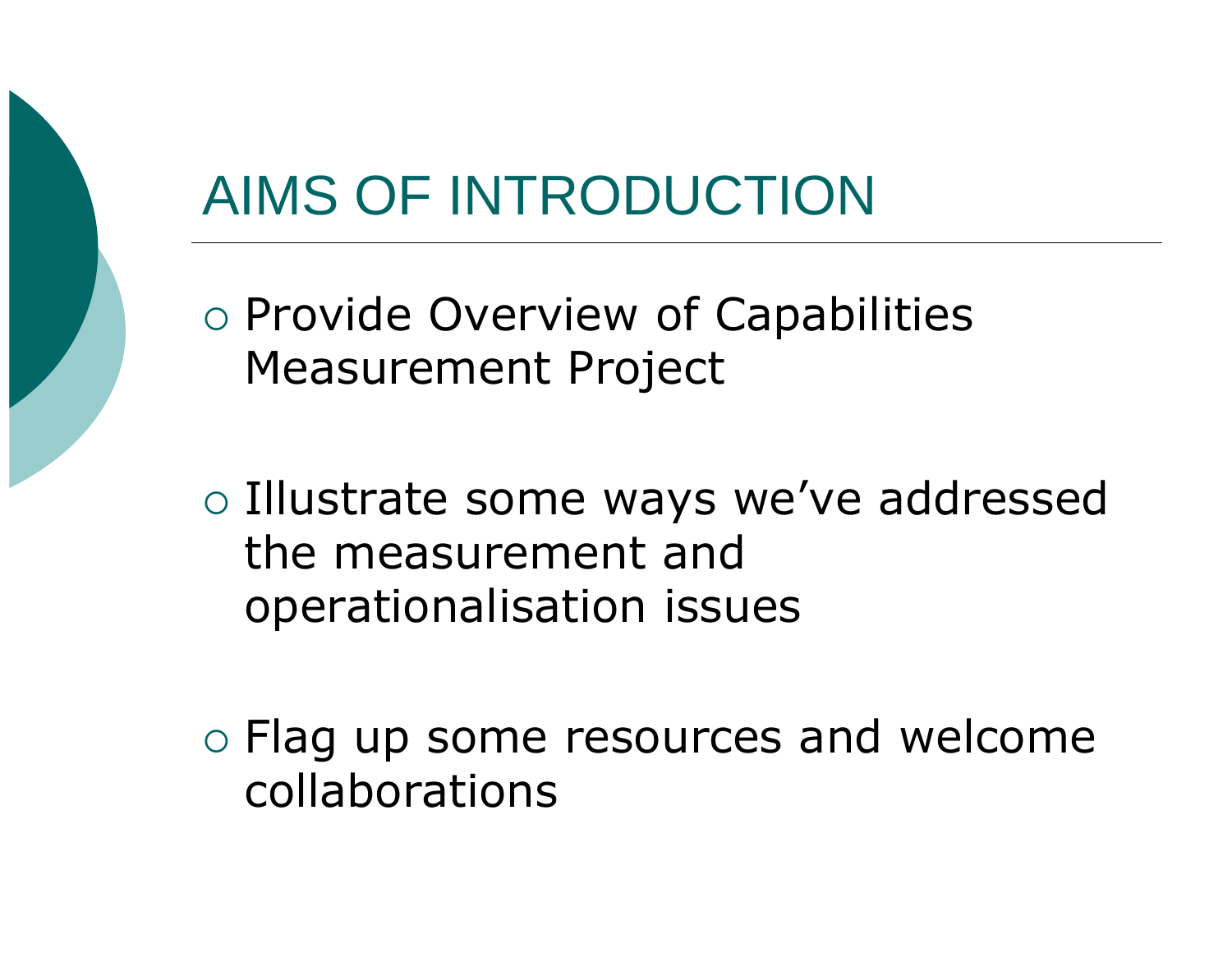### Capabilities Measurement Project – Some Collaborators and Advisors

**Ian CarterKeith Dowding Francesco GualaMartin van HeesGraciela TononMaria Sigala AHRB**

**Philosophy and** 

**S i l S iSocial cience**

**Economics and HealthAlastair Gray Graham HunterPaula Lorgelly Jaya Krishnakumar Peter Moffat C <sup>i</sup> ti S <sup>t</sup> ristina SantosJudit SimonRon Smith Laurence Roope Amartya Sen James HeckmanLeverhulme Trust**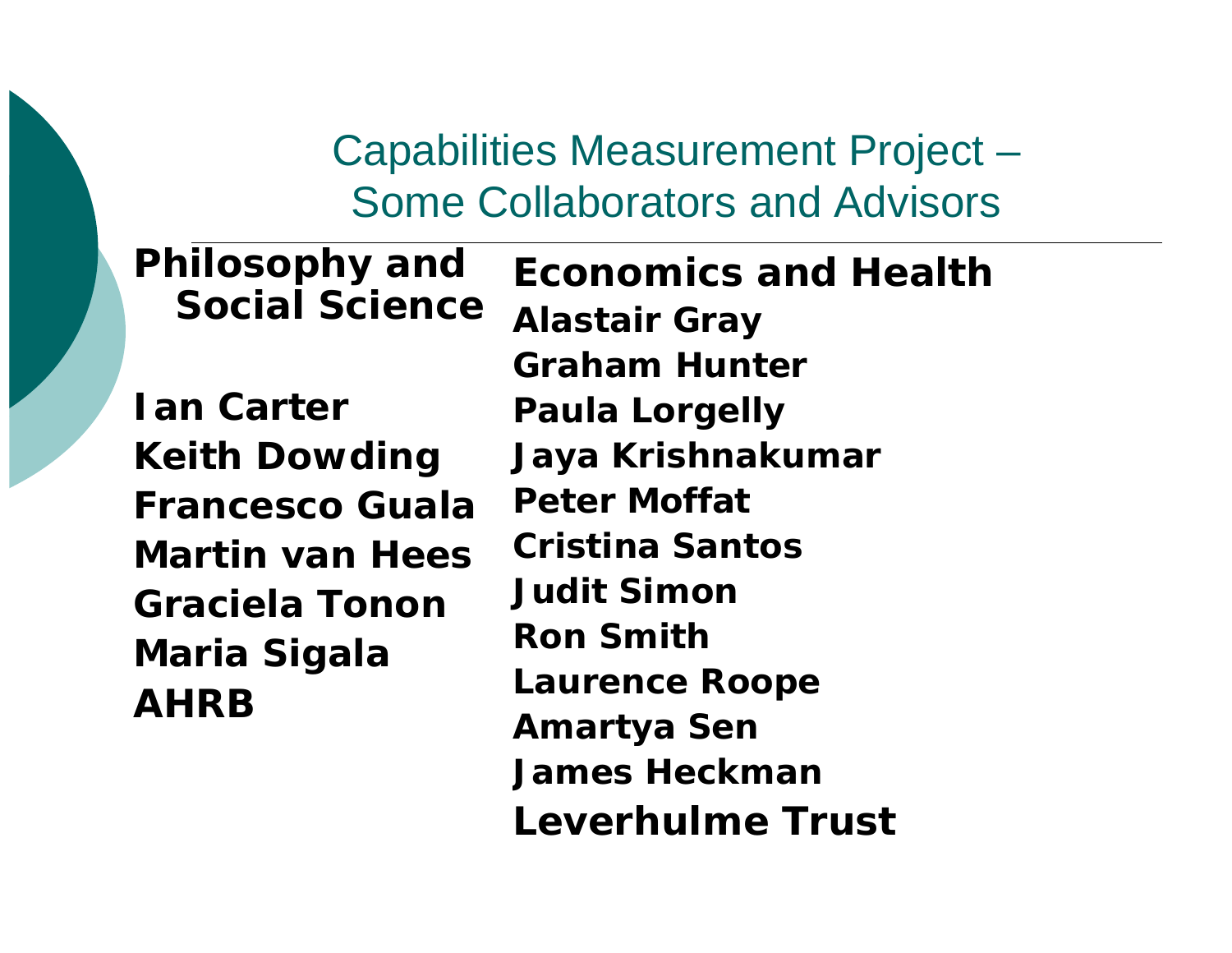### Some publications

### *J l f H D l t Journal of Human Development* **(2009)**

**Chapter in Festschrift for Amartya Sen** *Arguments for a Better World***, Oxford University Press, Basu and Kanbur, (2009)**

*Journal of Public Economics (2011)*

**Social Indicators Research, Journal of Health Economics, Journal of Medical Ethics, Health Economics etc**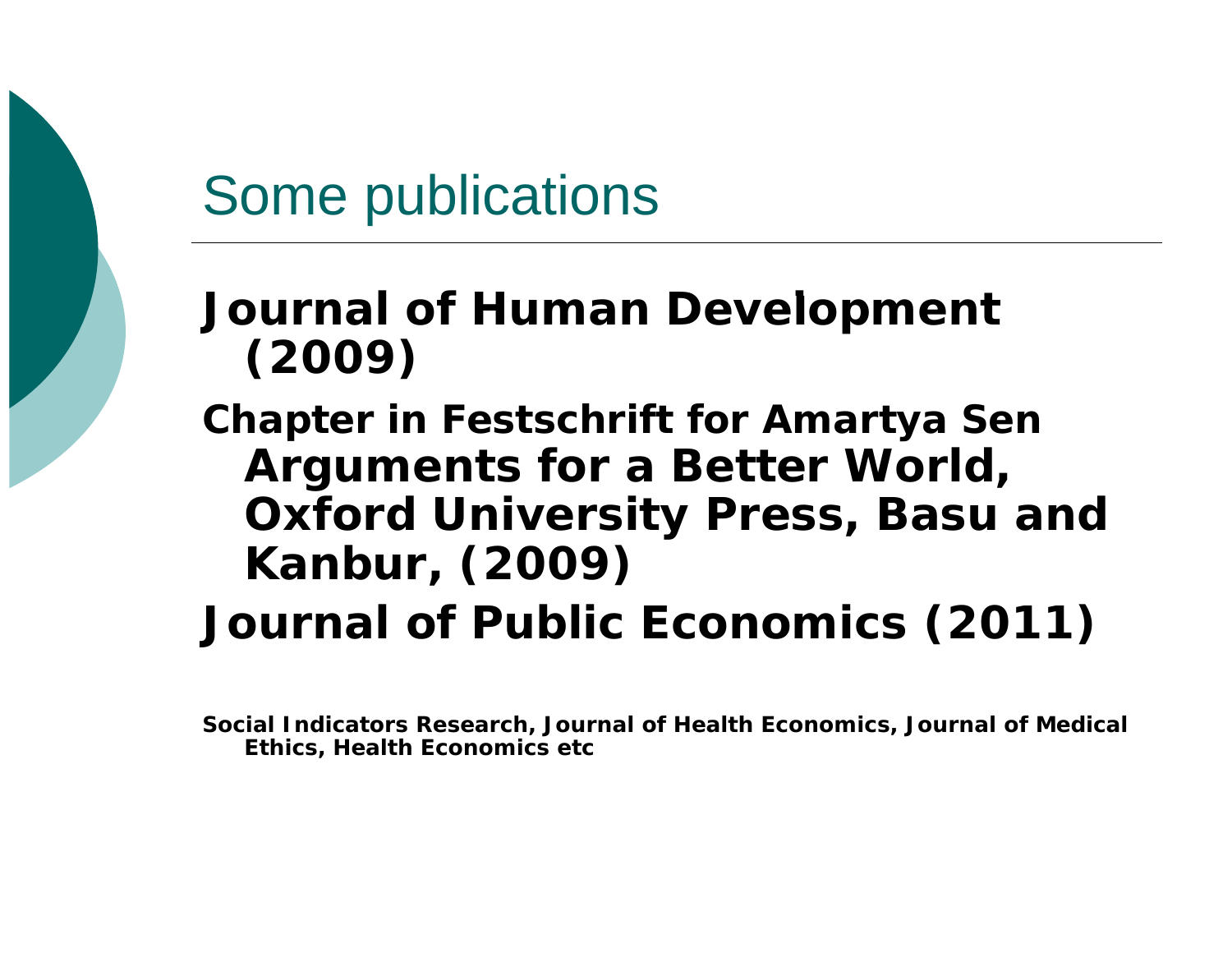### Modern Social Choice and Welfare Theory

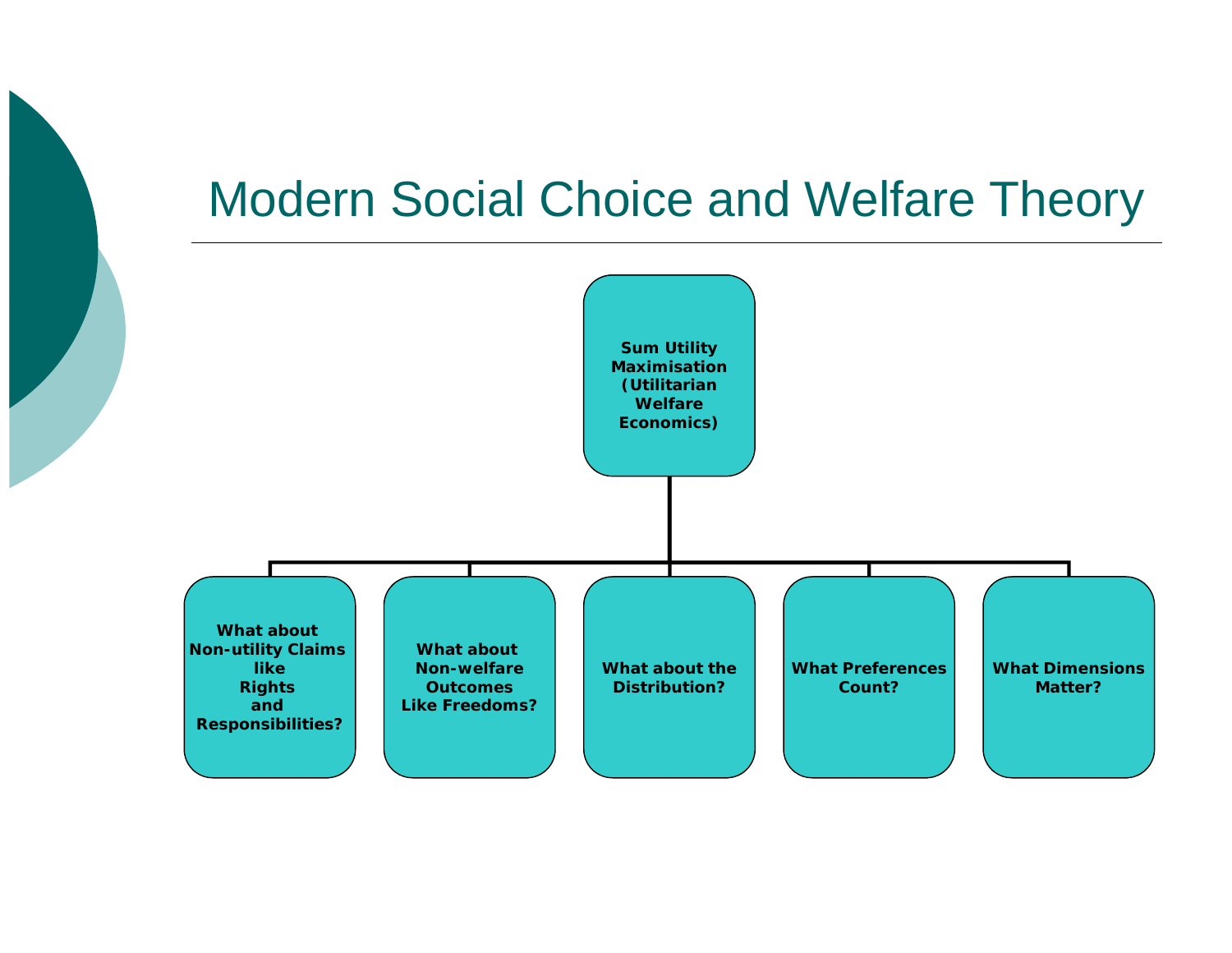### Theory (Sen 1985 pp11-4)

#### **Sen's Three Equations**

**EQ 1. fi =**  *f***i(xi) - heterogeneity in conversionE Q 2. ui <sup>=</sup>** *h***i( ) fi - happiness EQ 3. Qi = {f1,f2,…fm}/endowment advantage**

**xi is vector of commodities possessed by i** *f***(.) converts resources into activities (doings/beings aka functionings) "Qi represents the freedom a person has in**  terms of the choice of functionings, **given his personal features Fi…and his command over commodities xi."**

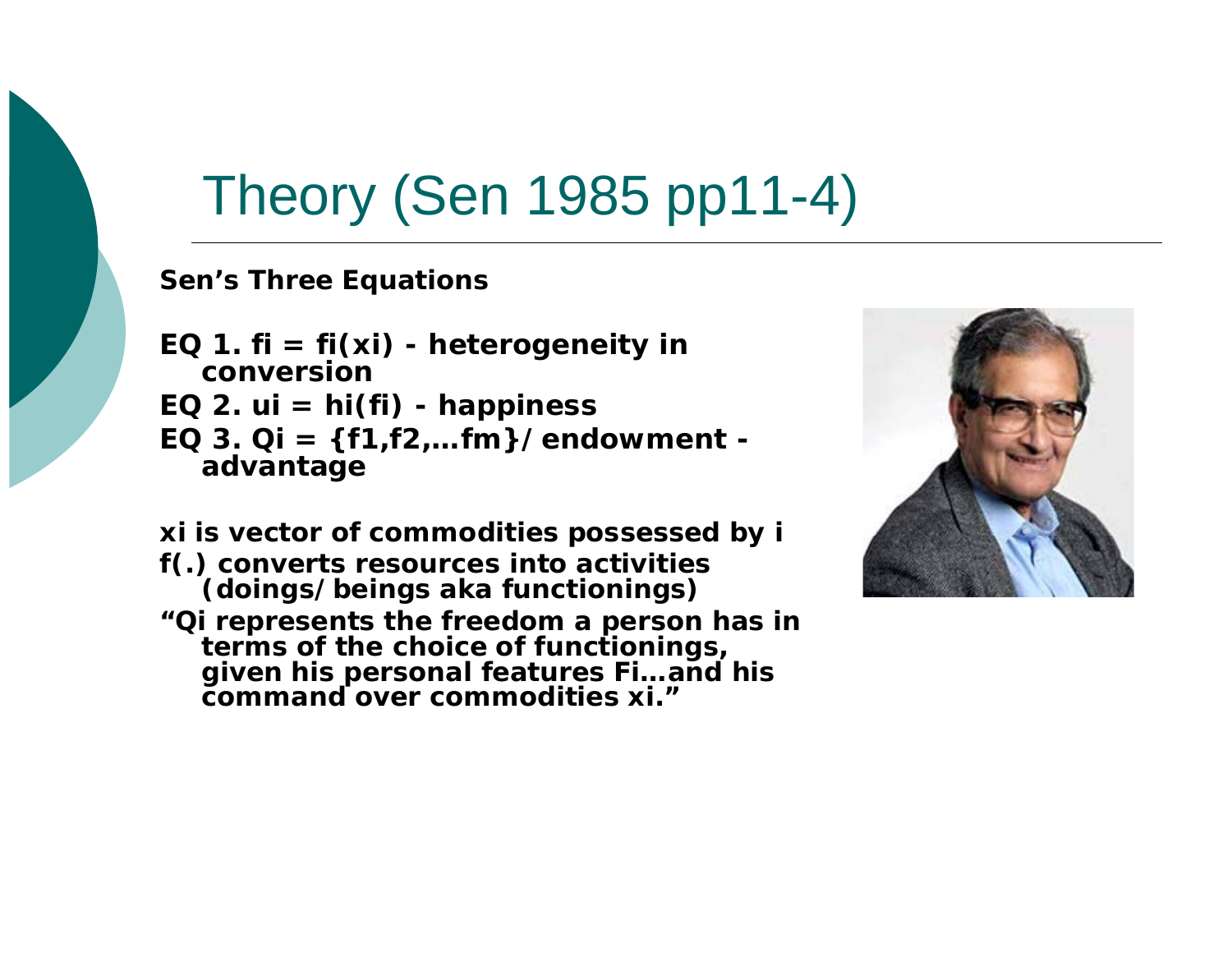# Empirical Approach

 $f_{i}$  $= f(r_i, c)$ *<sup>i</sup>*).... *k* dim  $h_i = u(f_{i,1},...,f_{i,k})$  $=\boldsymbol{u}$  $f_{i,1},...,f_{i,k}$  $Q_i \equiv \{\mathbf{f}_{i,r}\} | e$  $\equiv \{\mathbf{I}_{i,r}$ ≡ { m a x *f*  $f_{i,1},..., \max f_{i,k}$ } =  $\hat{Q}$  $=\bm{\mathcal{Q}}_i$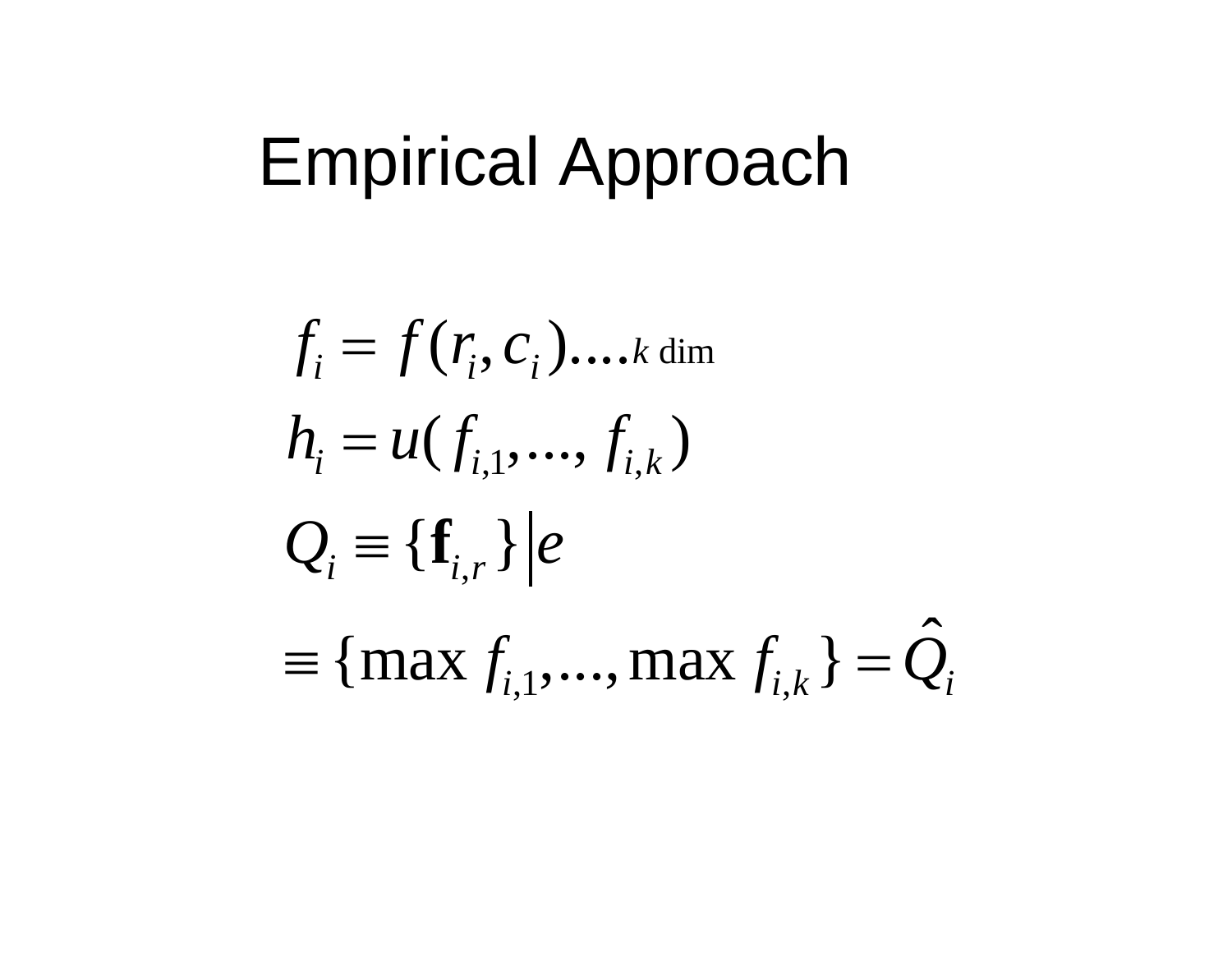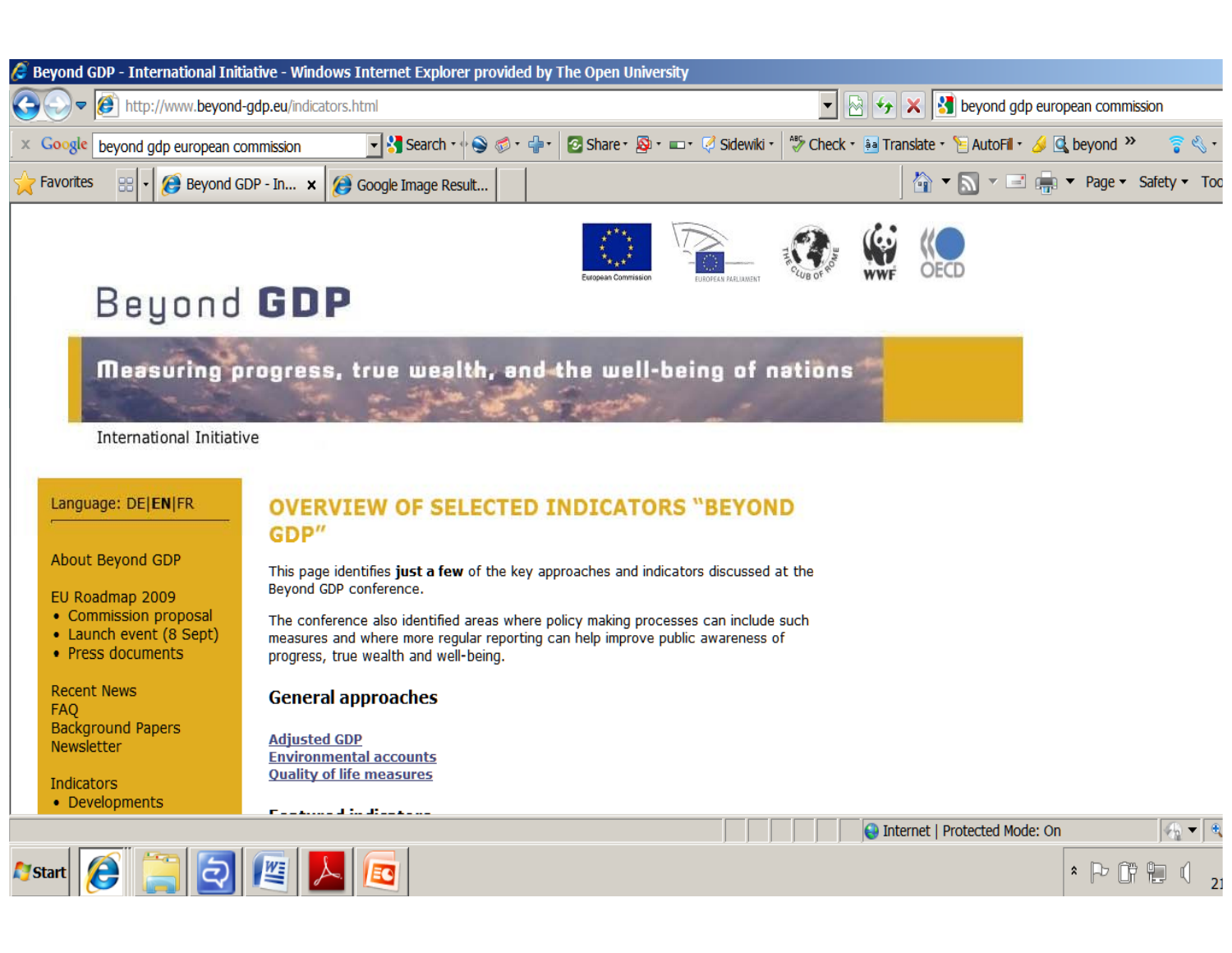# Some Early Empirical Capabilities Research

- $\circ$ Human Development Index
- $\circ$  Schokkaert and van Ootegem (1990)
- $\circ$  Enrica Chiappero Martinetti (1994, 2000)
- $\circ$ Laderchi (1997)
- $\circ$ Kuklys (2005)
- $\circ$ Andrea Brandolini (1999)

*"The purpose is to assess the operational content of the approach ie the empirical methods to measure functionings and capabilities…much of what one can do depends the available data….we discussed the practical difficulties of moving to capabilities and proposed to remain in the (refined) functionings space."*

Source: Plenary paper given to the International Economics Association Congress, Buenos Aires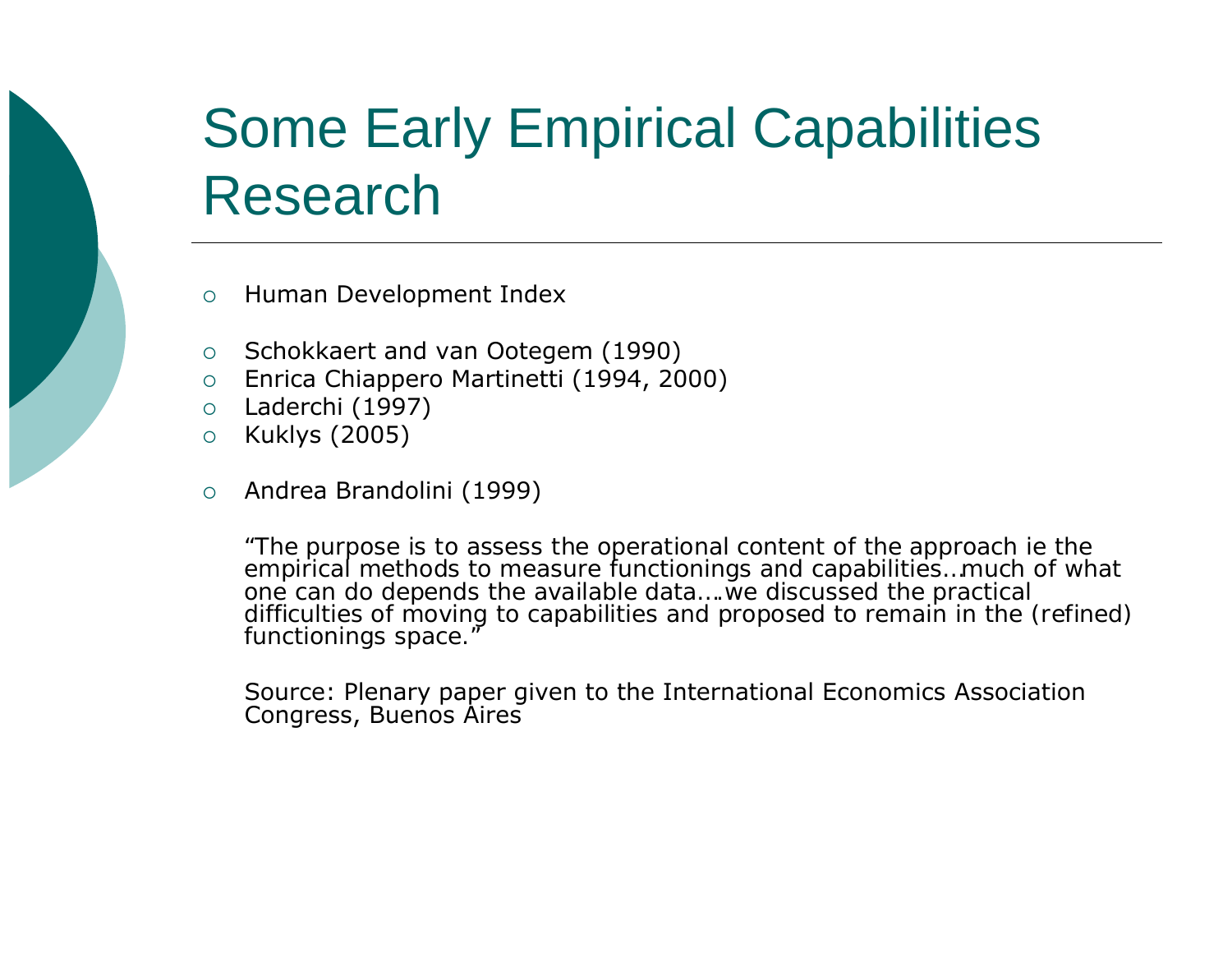AHRB Project to Measure **Capabilities** 



Can we measure capabilities across a wide s pectrum of human domains within the conventions applicable to national household and social surveys?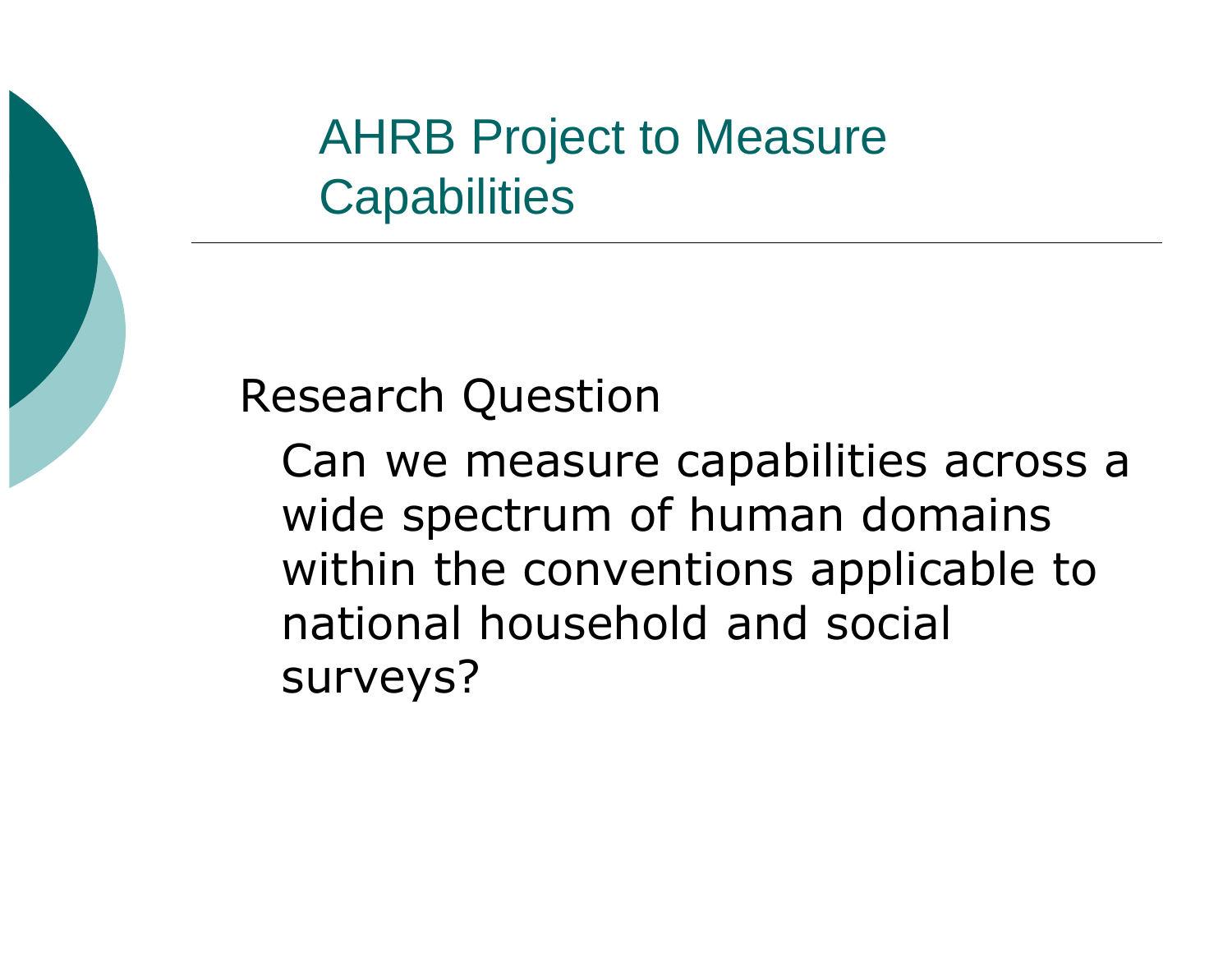### Framework for Questions The OCAP 2005 instrument

**N b ' Li Nussbaum's List**

Comprehensive Robust (similar to others) Don't require universal claims Has normative grounding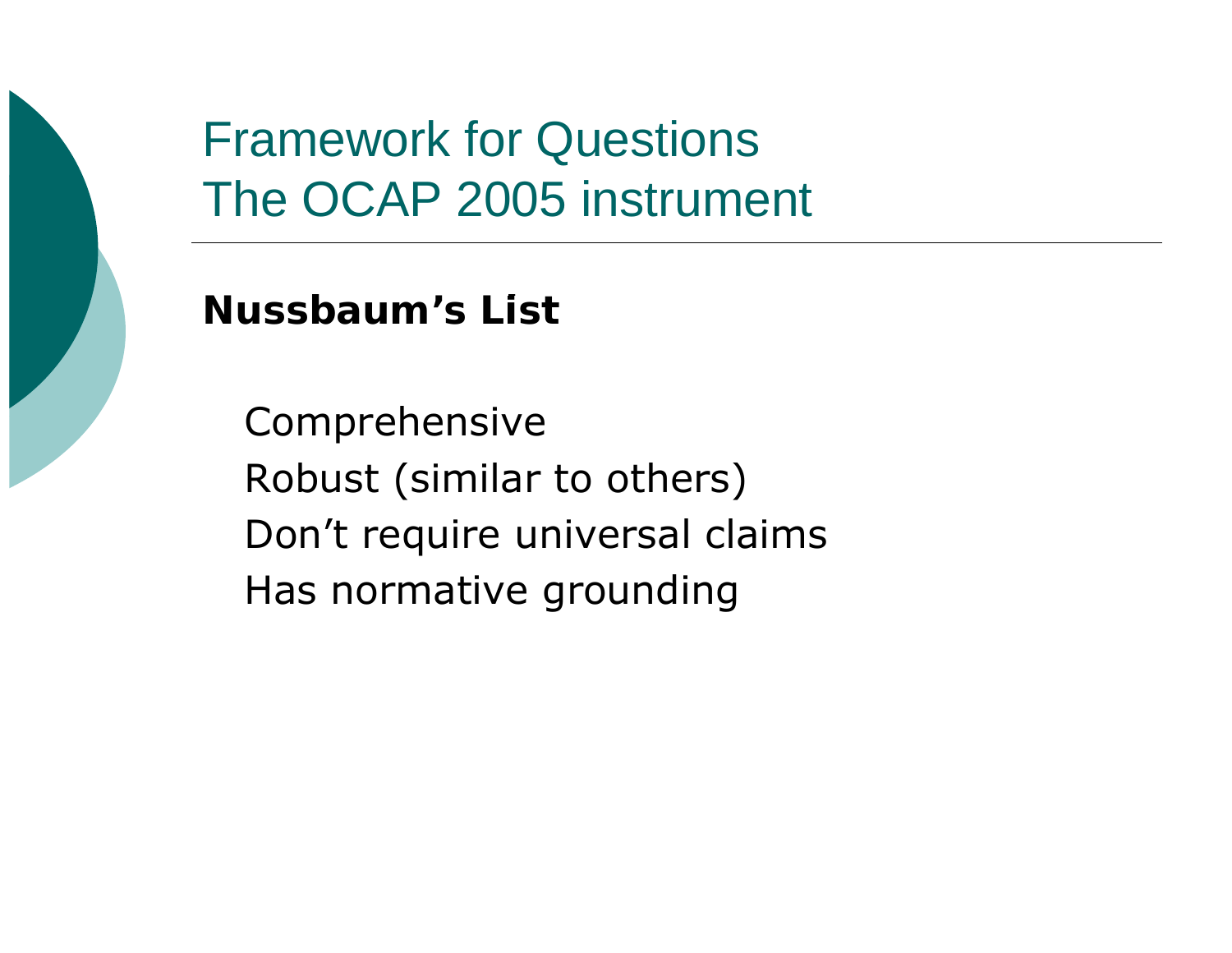# **Question Categories**

- $\circ$  Life
- O Bodily Health
- **Bodily Integrity**  $\bigcirc$
- Senses Imagination and Thought
- o Emotions
- o Practical Reason
- o Affiliation
- $\circ$  Nature
- o Leisure
- Control over one's Environment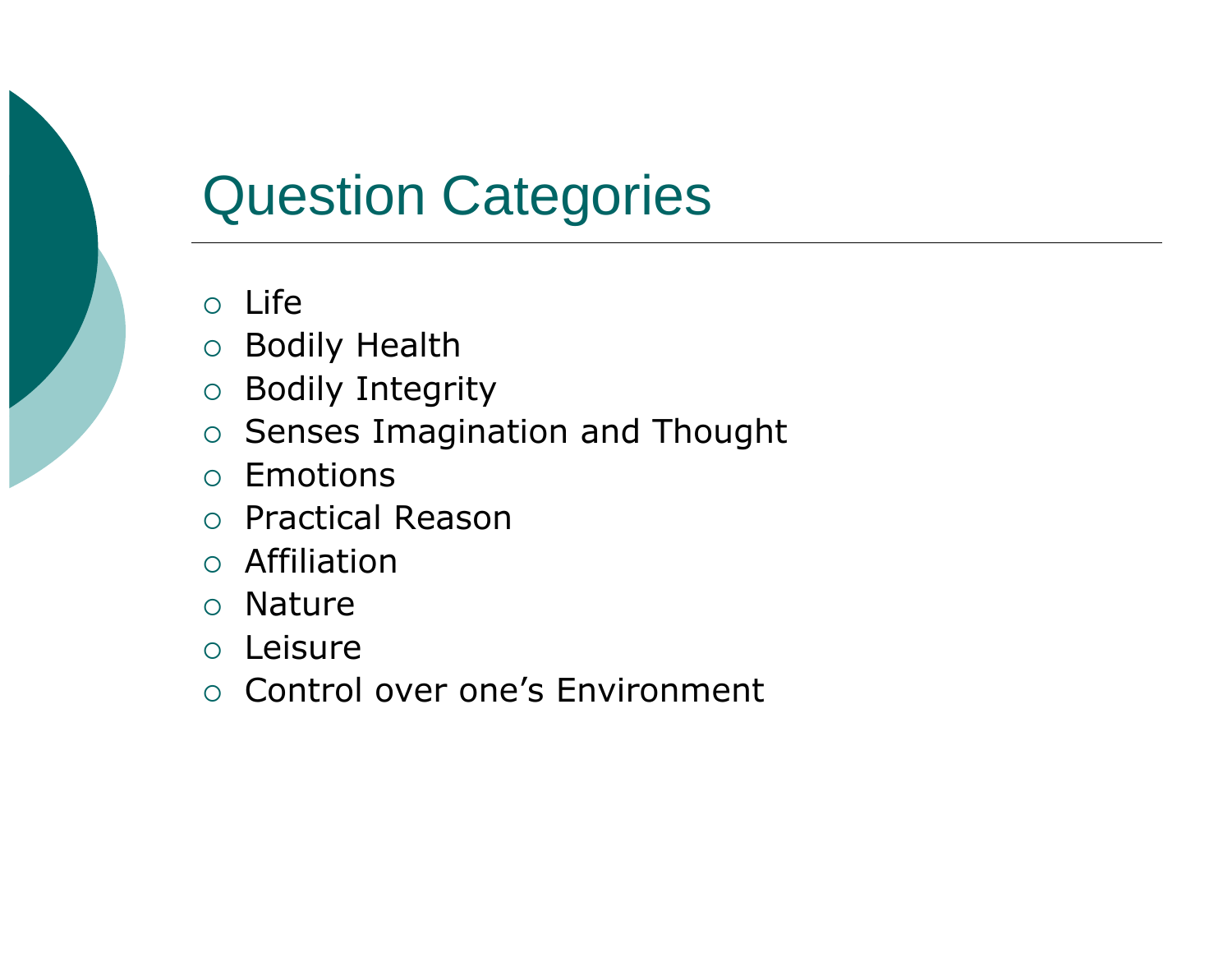# Bodily Health

 $\circ$  Being able to have good health, including reproductive health; to be adequately nourished; to have adequate shelter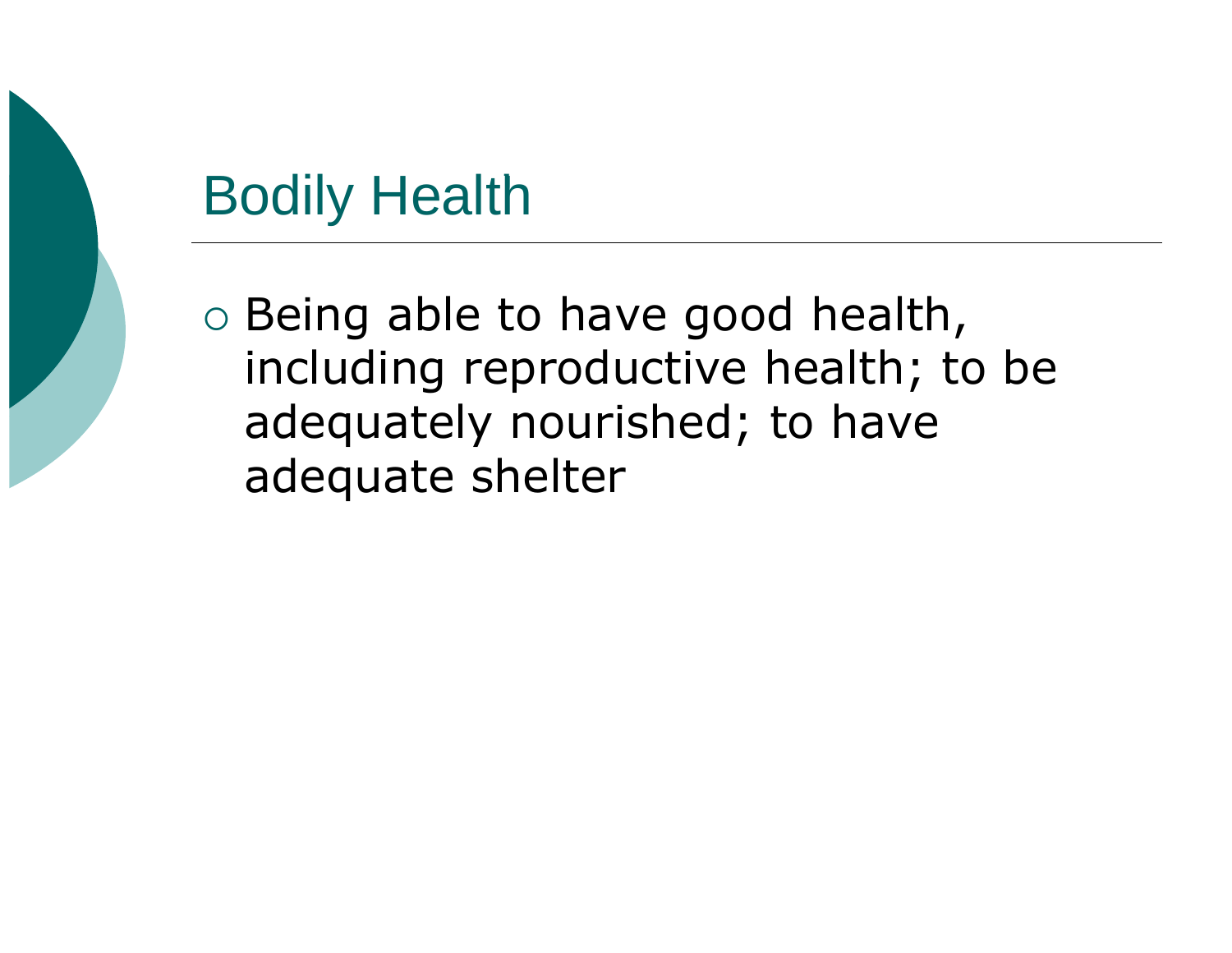- ${\circ}$ 2 Bodily Health
- $\circ$ *Being able to have good health,*
- $\circ$ **BHEALTH (Q57)**
- $\circ$ **Does your health in any way limit your daily activities compared to most people of your age?**
- $\circ$ Yes, No.
- $\overline{O}$ *including reproductive health;*
- $\circ$ BREPRODUCT (Q61)
- $\overline{\mathsf{Q}}$ **Are you able to have children?**
- $|_{\bigcirc}$ Yes, No, Don't know, Prefer not to answer
- $\circ$ If No
- $\Omega$ **Please indicate the reason(s) you are not able to have children.**
- $\Omega$ I cannot have children because of: Q62\_1 My age; Q62\_2 I have had a vasectomy / hysterectomy; Q62-3<br>Another medical condition; Q62\_4 My partner being unable / unwilling; Q62\_5 Another reason; Q62\_6 Prefer not to answer.
- $\circ$ *to be adequately nourished*
- $\circ$ BNOURISH (Q59)
- $\circ$ **Do you eat fresh meat, chicken or fish at least twice a week?**
- $\circ$ Yes/No **BHPS**
- $\circ$ **If No**
- $\Omega$ Q60
- $\circ$ For which of the following reasons, if any, do you NOT eat fresh meat, chicken or fish at least twice a week? [Please tick all that apply]
- $\circ$ I am vegetarian/vegan, I cannot afford to, I do not like eating fresh meat, chicken or fish that often, I do not have time to prepare fresh food., Some other reason
- $\circ$ *to have adequate shelter.*
- $\circ$ BSHELTER (Q85)
- $\circ$ Is your current accommodation adequate or inadequate for your current needs?
- $\Omega$ More than adequate, Adequate, Inadequate, Very inadequate
- $\circ$ BCANMOVE (Q86)
- $\circ$ **Are you prevented from moving home for any reason?**
- $\circ$ Yes, No
- $\circ$ **If yes**
- $\Omega$ Q87
- $\circ$ **What prevents you from moving home?**
- $\circ$ Lack of money/finances; The Council would be unlikely to re-house me; Family responsibilities and/or schooling;<br>I could not move out of my current accommodation because of some other reason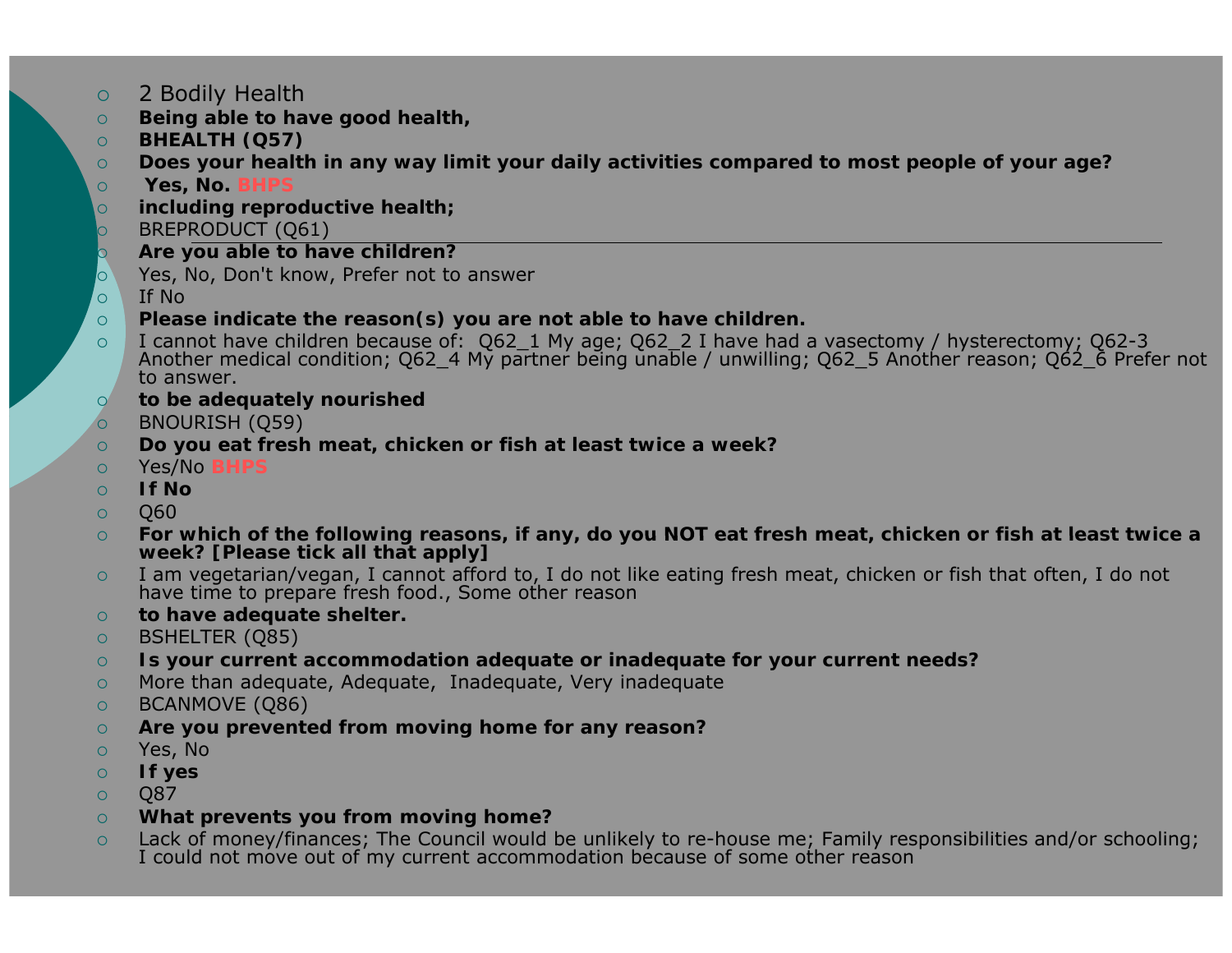### **HEALTH STATUS**

Does your health in any way limit your daily activities compared to most people of your age?

Yes, No. BHPS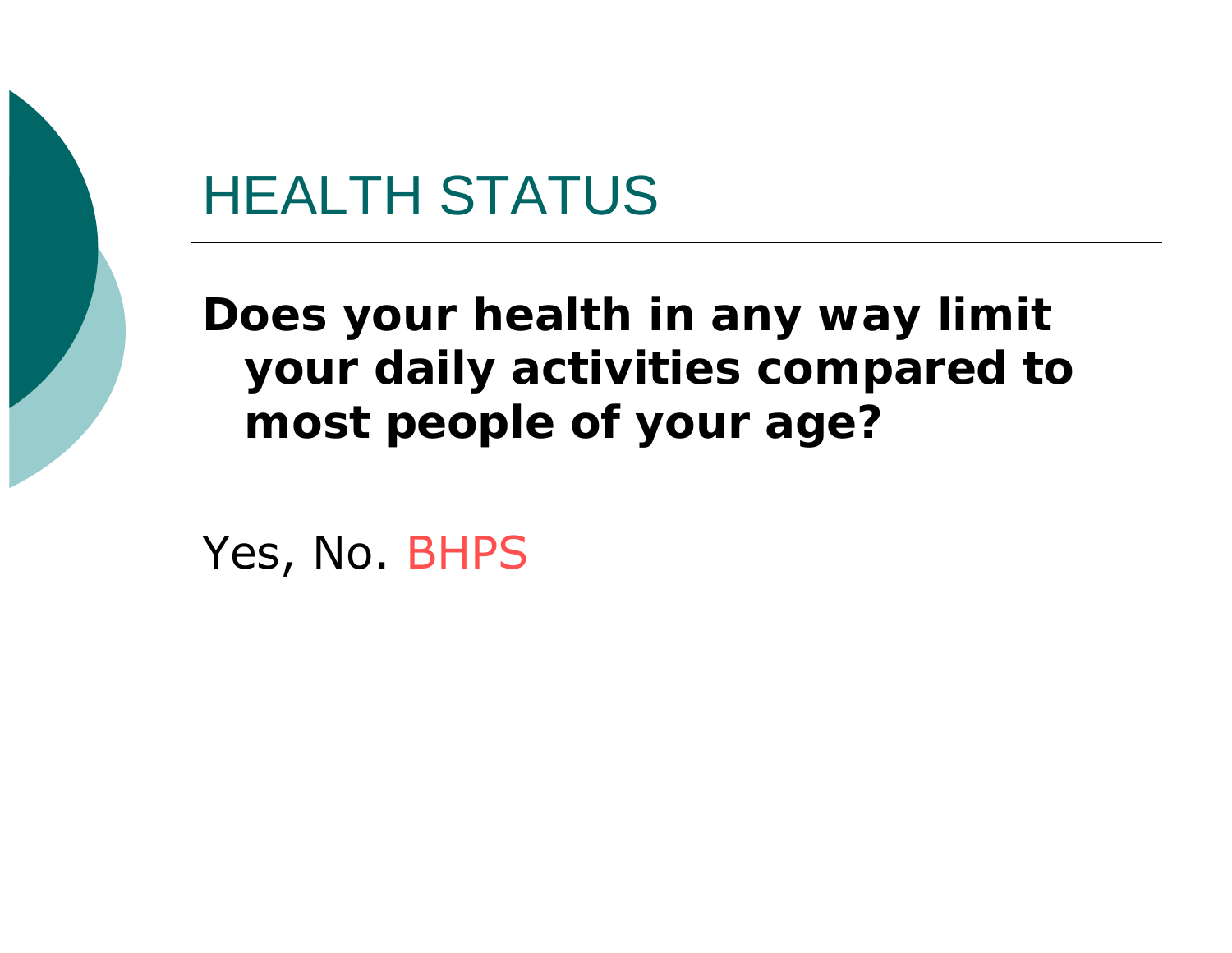### REPRODUCTION

**Are you able to have children? NEW** Yes, No, Don't know, Prefer not to answer

### **If no please indicate the reason(s) you are not able to have children**

I cannot have children because of: Q62\_1 My age Q62\_2 I have had a vasectomy / hysterectomy Q62\_3 Another medical condition Q62\_4 My partner being unable / unwilling Q62\_5 Another reason Q62\_6 Prefer not to answer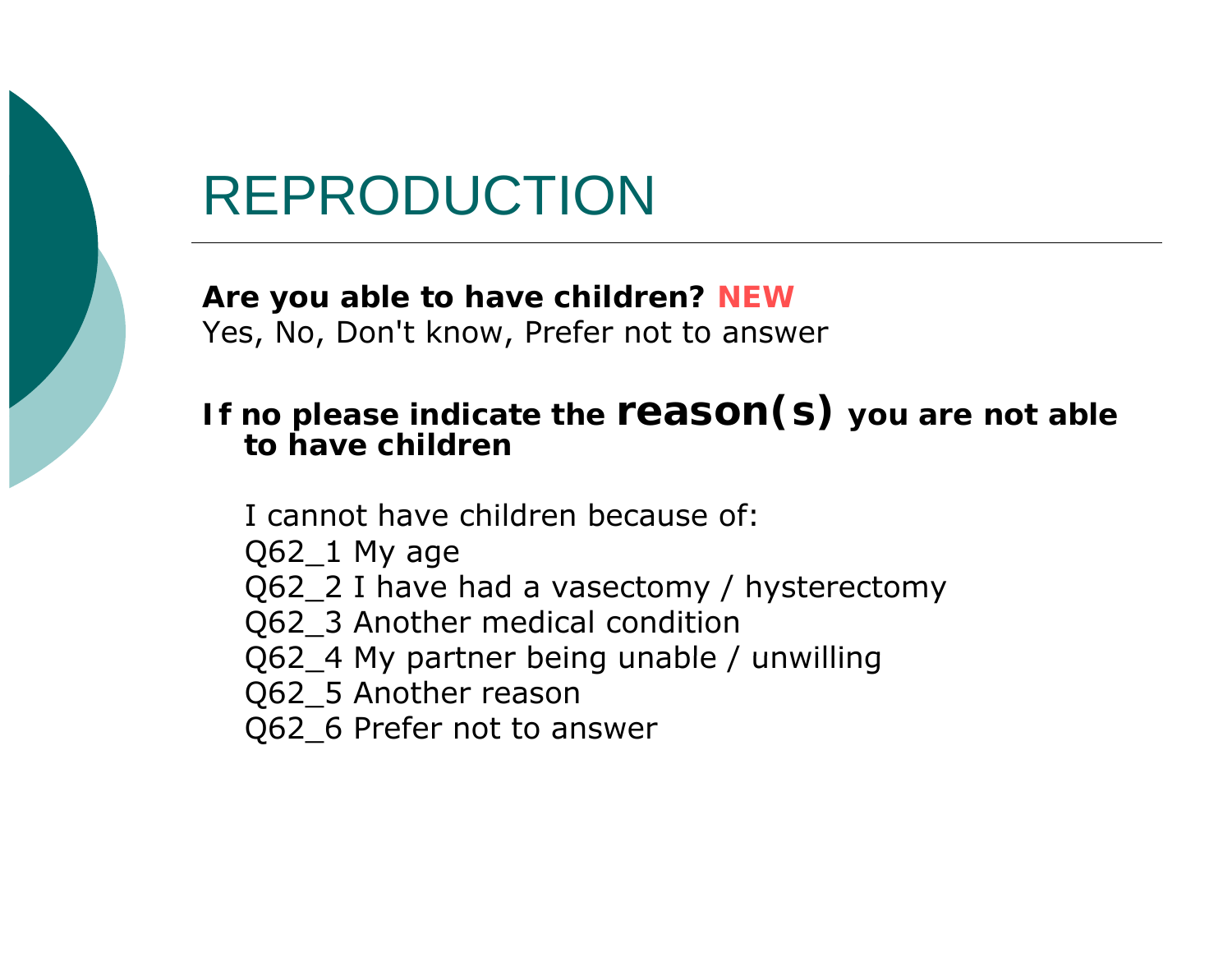# NOURISHMENT

**Do you eat fresh meat chicken or fish at least twice a week? meat, fish** 

Yes/No **BHPS with additions** 

**If No**

(Q60)

**For which of the following reasons, if any, do you NOT eat fresh meat, chicken or fish at least twice a week? [Please tick all that apply]**

I am vegetarian/vegan I cannot afford toI do not like eating fresh meat, chicken or fish that often I do not have time to prepare fresh food Some other reason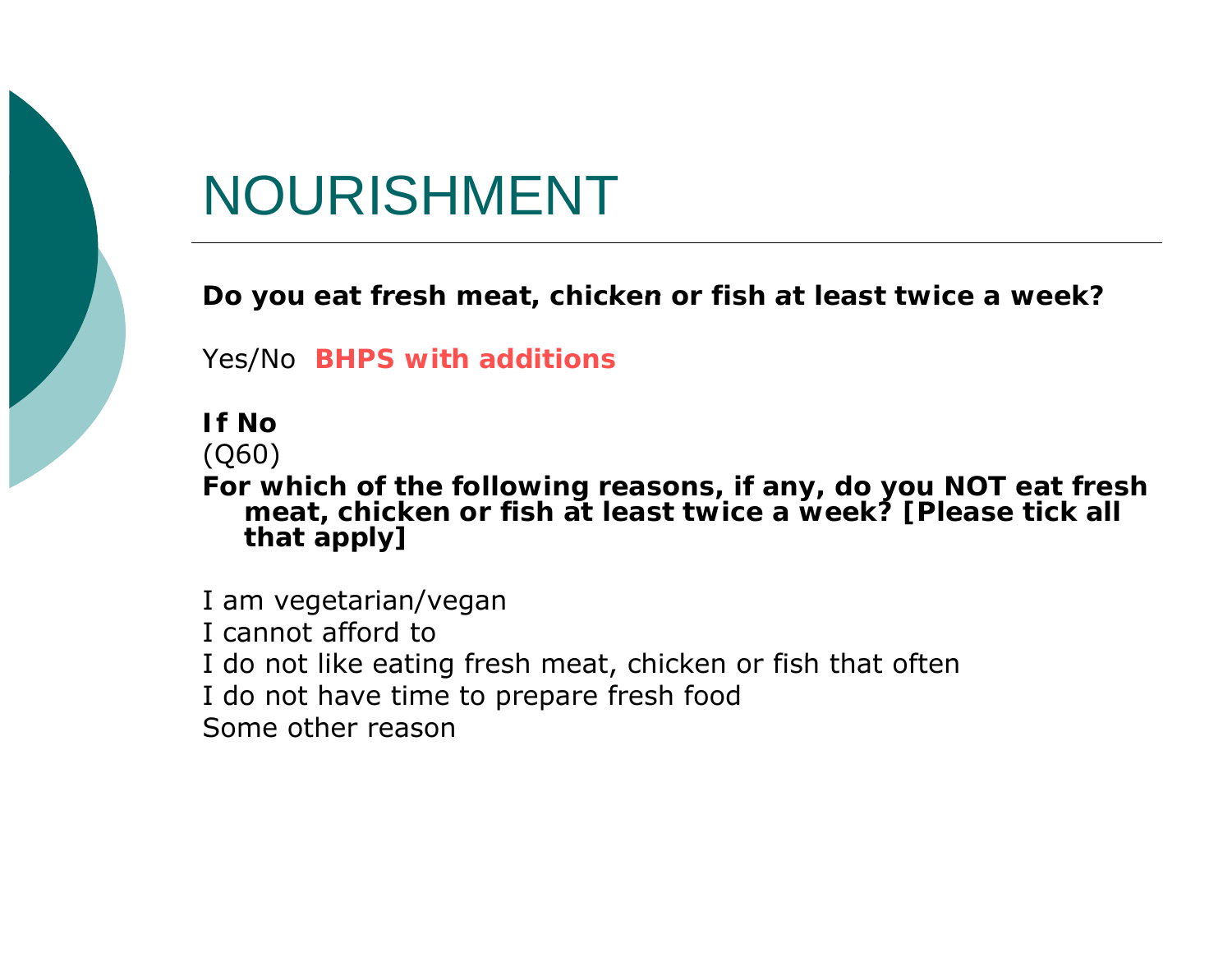### ADEQUATE SHELTER

BSHELTER (Q85)

**Is your current accommodation adequate or inadequate for your current needs?**

More than adequate, Adequate, Inadequate, Very inadequate

#### BCANMOVE (Q86)

**Are you prevented from moving home for any reason?** Yes, No

#### **If yes** (Q87) **What prevents you from moving home?**

Lack of money/finances;

The Council would be unlikely to re-house me;

Family responsibilities and/or schooling;

I could not move out of my current accommodation because of some other reason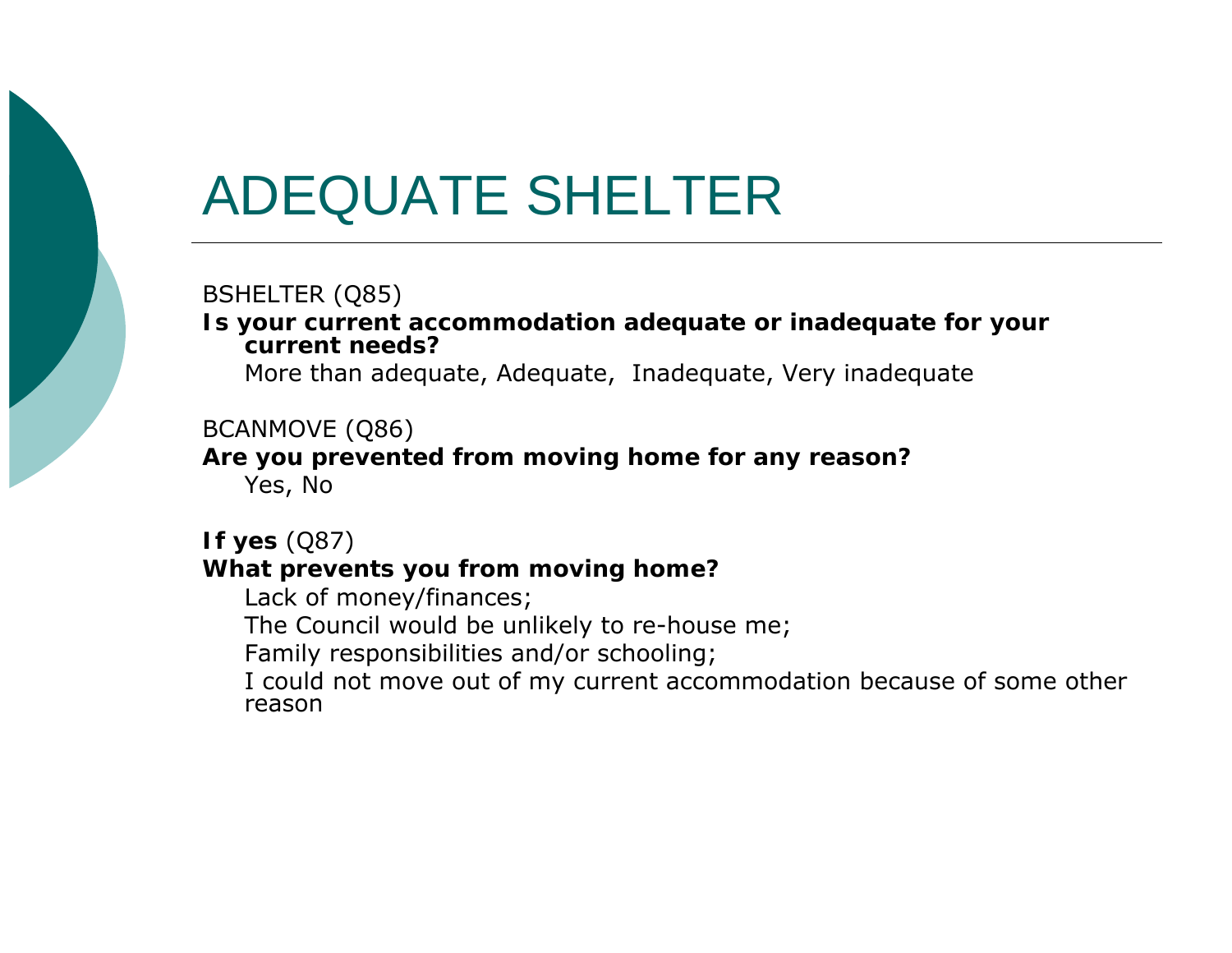### 5 Types of Capability Indicators

Type 1. Opportunities Type 2. Abilities Type 3. Constraints Type 4. Functionings + Reasons Type 5. Functionings + Universality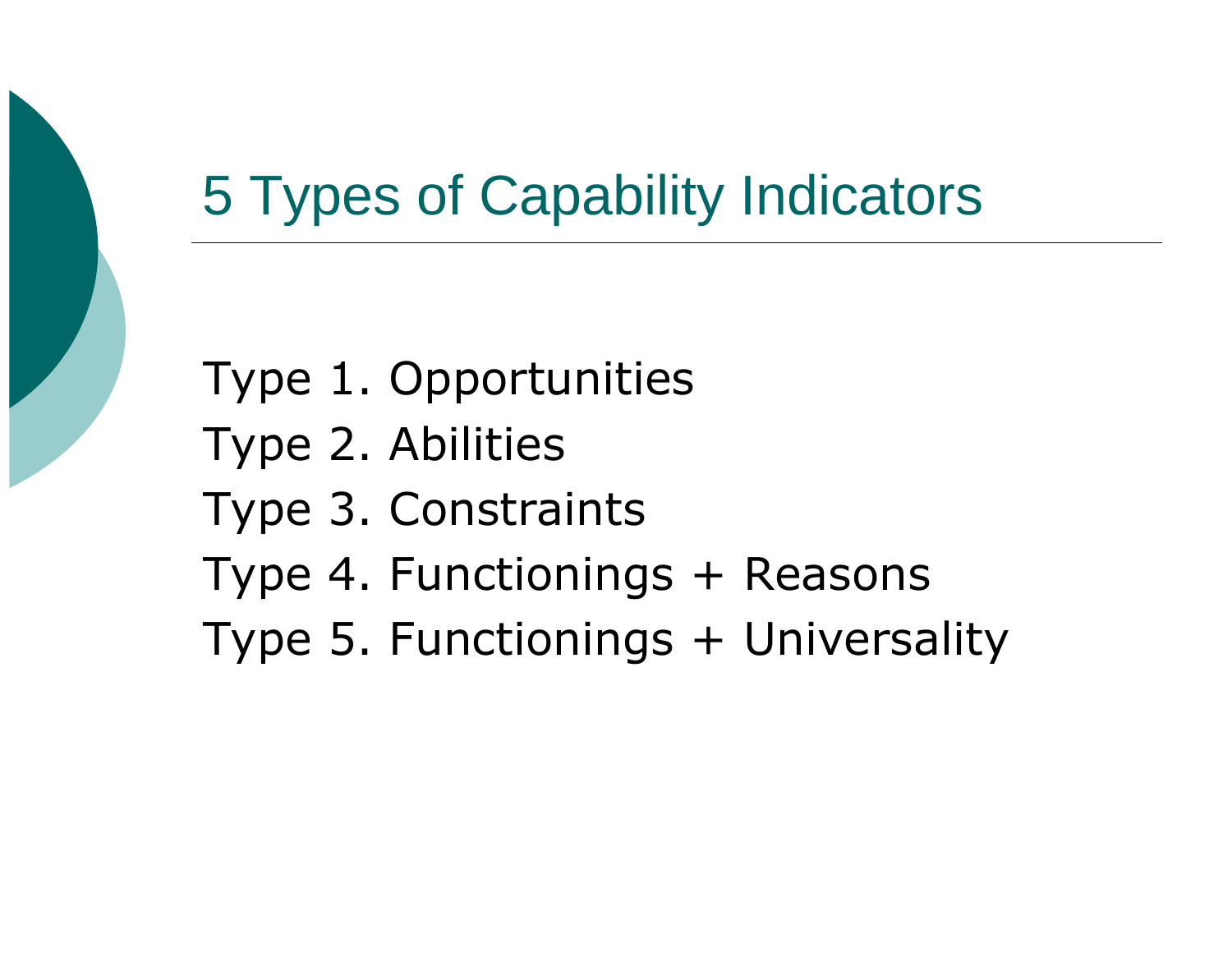| <b>Dependent Variable</b>                                                                            | SWB <sub>2</sub>             |         |         |       |
|------------------------------------------------------------------------------------------------------|------------------------------|---------|---------|-------|
| <b>Capability Variables</b>                                                                          | Coeff.                       | S.Error | t-Stat  | Prob. |
| <b>BSHELTER</b>                                                                                      | 0.27                         | 0.09    | 2.93    | 0.00  |
| <b>CDASALTP</b>                                                                                      | $-0.17$                      | 0.08    | $-2.01$ | 0.04  |
| <b>CSEXSAT</b>                                                                                       | 0.25                         | 0.07    | 3.33    | 0.00  |
| <b>ELOVE</b>                                                                                         | 0.08                         | 0.03    | 3.03    | 0.00  |
| <b>EFEELING</b>                                                                                      | 0.11                         | 0.03    | 4.14    | 0.00  |
| <b>ESTRAIN</b>                                                                                       | $-0.13$                      | 0.04    | $-3.24$ | 0.00  |
| <b>FGOOD</b>                                                                                         | 0.09                         | 0.03    | 3.17    | 0.00  |
| <b>FPLAN</b>                                                                                         | 0.12                         | 0.02    | 5.10    | 0.00  |
| <b>FEVALUATE</b>                                                                                     | $-0.06$                      | 0.03    | $-2.15$ | 0.03  |
| <b>FROLE</b>                                                                                         | 0.36                         | 0.05    | 6.89    | 0.00  |
| <b>GCONCERN</b>                                                                                      | 0.09                         | 0.03    | 2.69    | 0.01  |
| <b>GHOLIDAY</b>                                                                                      | 0.27                         | 0.08    | 3.28    | 0.00  |
| <b>GWORTH</b>                                                                                        | 0.35                         | 0.04    | 7.86    | 0.00  |
| <b>JRACEWP</b>                                                                                       | $-0.54$                      | 0.17    | $-3.18$ | 0.00  |
| <b>JRACEWF</b>                                                                                       | 0.08                         | 0.03    | 2.26    | 0.02  |
| <b>JSEARCH</b>                                                                                       | $-0.05$                      | 0.02    | $-2.20$ | 0.03  |
| <b>JSKILLSW</b>                                                                                      | 0.08                         | 0.03    | 2.61    | 0.01  |
| (linear                                                                                              |                              |         |         |       |
| approximations)                                                                                      |                              |         |         |       |
| <b>Adjusted R-squared</b><br>Akaike info criterion<br><b>Schwarz criterion</b><br>Durbin-Watson stat | 0.53<br>2.62<br>2.73<br>1.83 |         |         |       |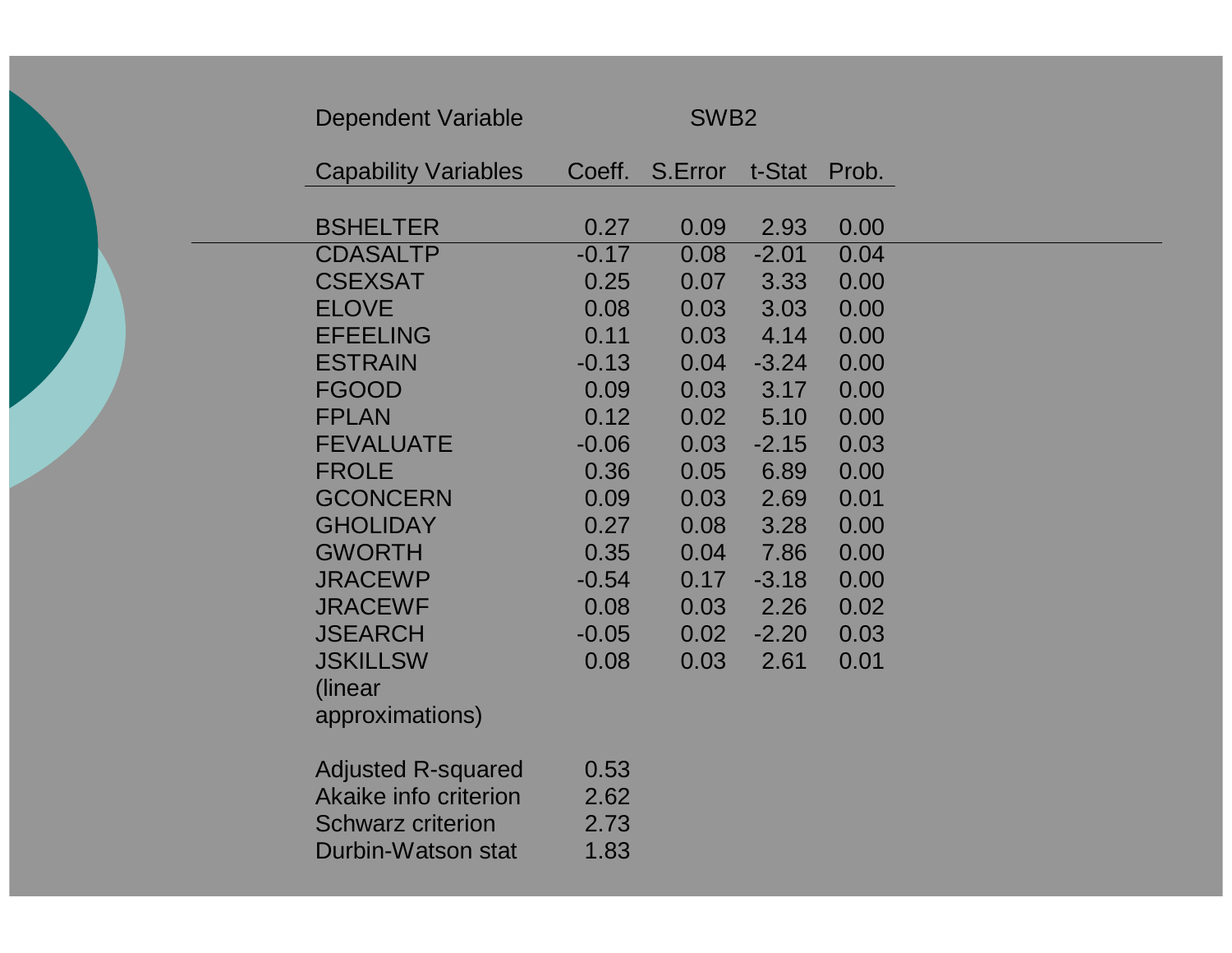

### ARGENTINA

 $\, \circ \,$  2007 Survey  $\, \circ \,$  1000 Adults



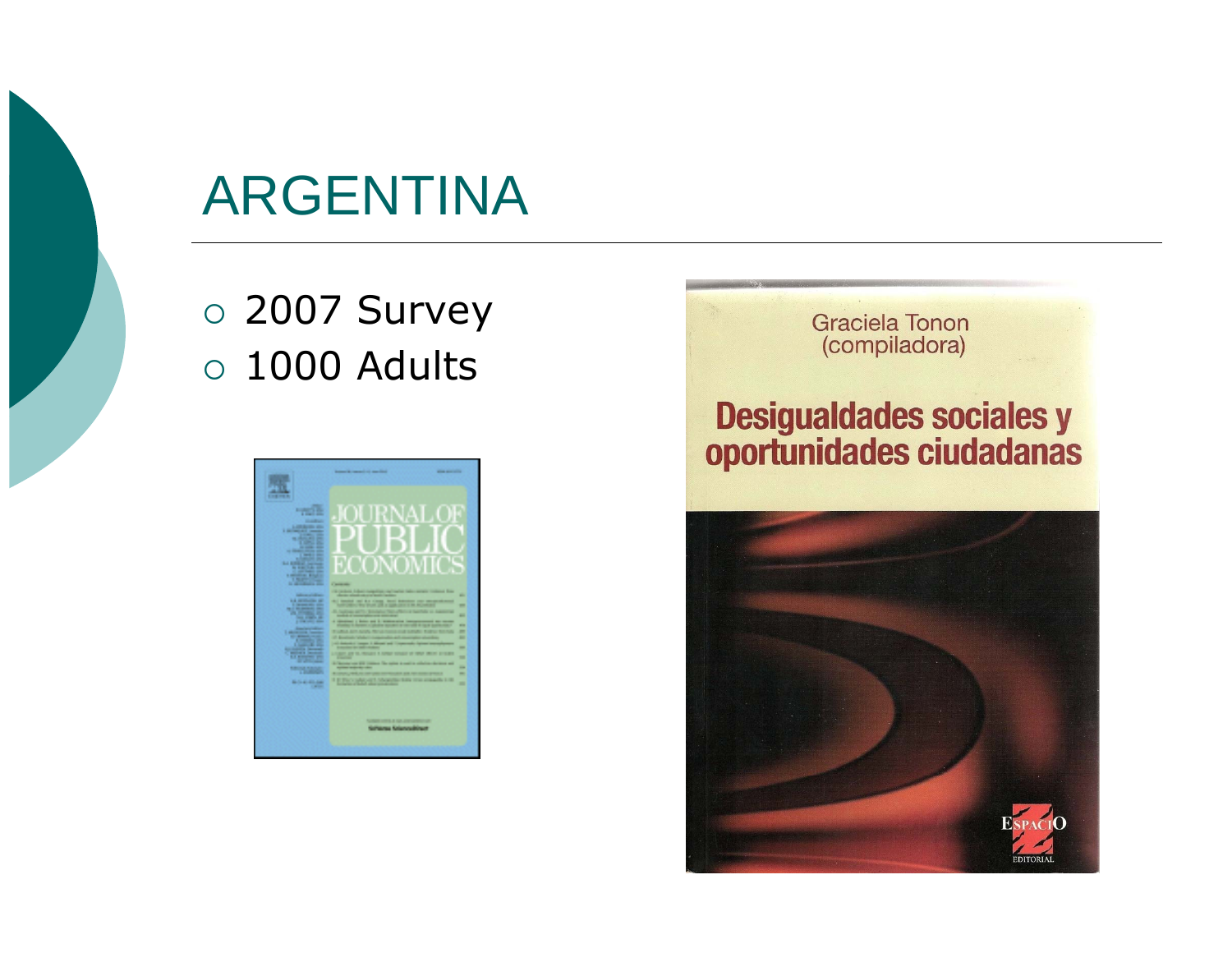# 3 AIMS

- $\circ$  Further develop and refine he survey instrument as proposed by Anand et al
- $\circ$  Validate the instrument for use in public health evaluations
- $\circ$  Propoose how future evaluations might employ the capability approach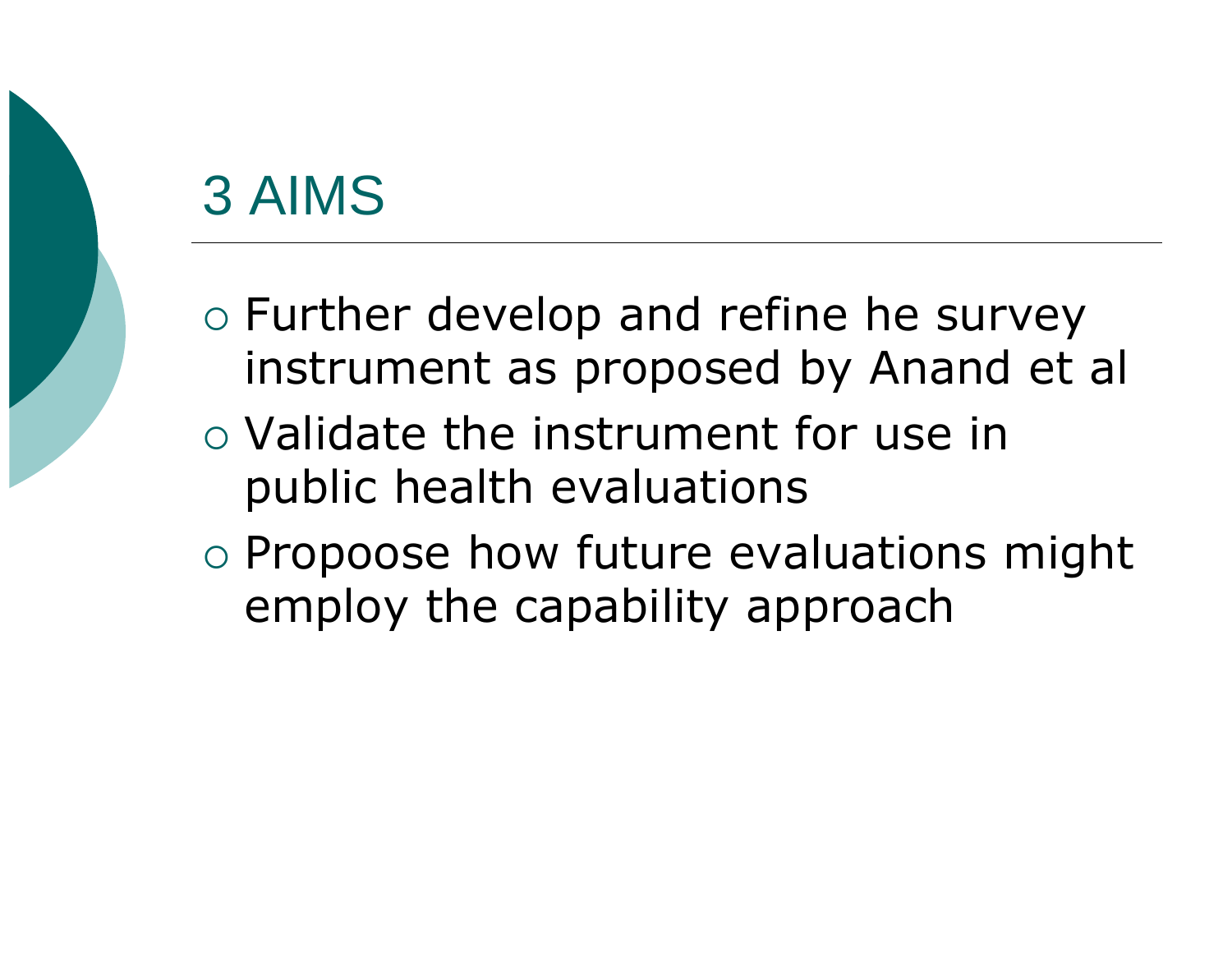#### 4. METHODOLOGY

This project was conducted in three phases:

<sup>−</sup> Phase One reviewed the literature on capability, questionnaire design and outcome measurement; this informed the initial design and layout of the questionnaire (see Appendix One – version 1). Members of the public were recruited for five focus groups, durin g which they discussed the range of questions, style of elicitation, their understanding and the overall questionnaire design. The results of these focus groups, together with secondary analysis (factor analysis) of Anand's original YouGov data (N=1048), then informed the first revision of the questionnaire (version 2).TPF

1

FPT This revised version was piloted in a postal

survey and via interviews with members of the general public.

<sup>−</sup> Phase Two involved a thematic analysis of the interview data and a quantitative analysis of all completed questionnaires (factors analysis and correlation patterns) with the aim of identifying areas in which the questionnaire could be further reduced. The questionnaire was then redesigned using the reduced set of questions (version 3) prior to further interviews and a postal survey. The results from the second phase were used to validate and test the reliability of the instrument.

<sup>−</sup> Phase Three involved an analysis of the data from version 3 of the questionnaire, including further reflection on the debate between 'functioning' and 'capability' (by means of eliciting the public's preferences regarding each), and also an attempt to generate an index of capability.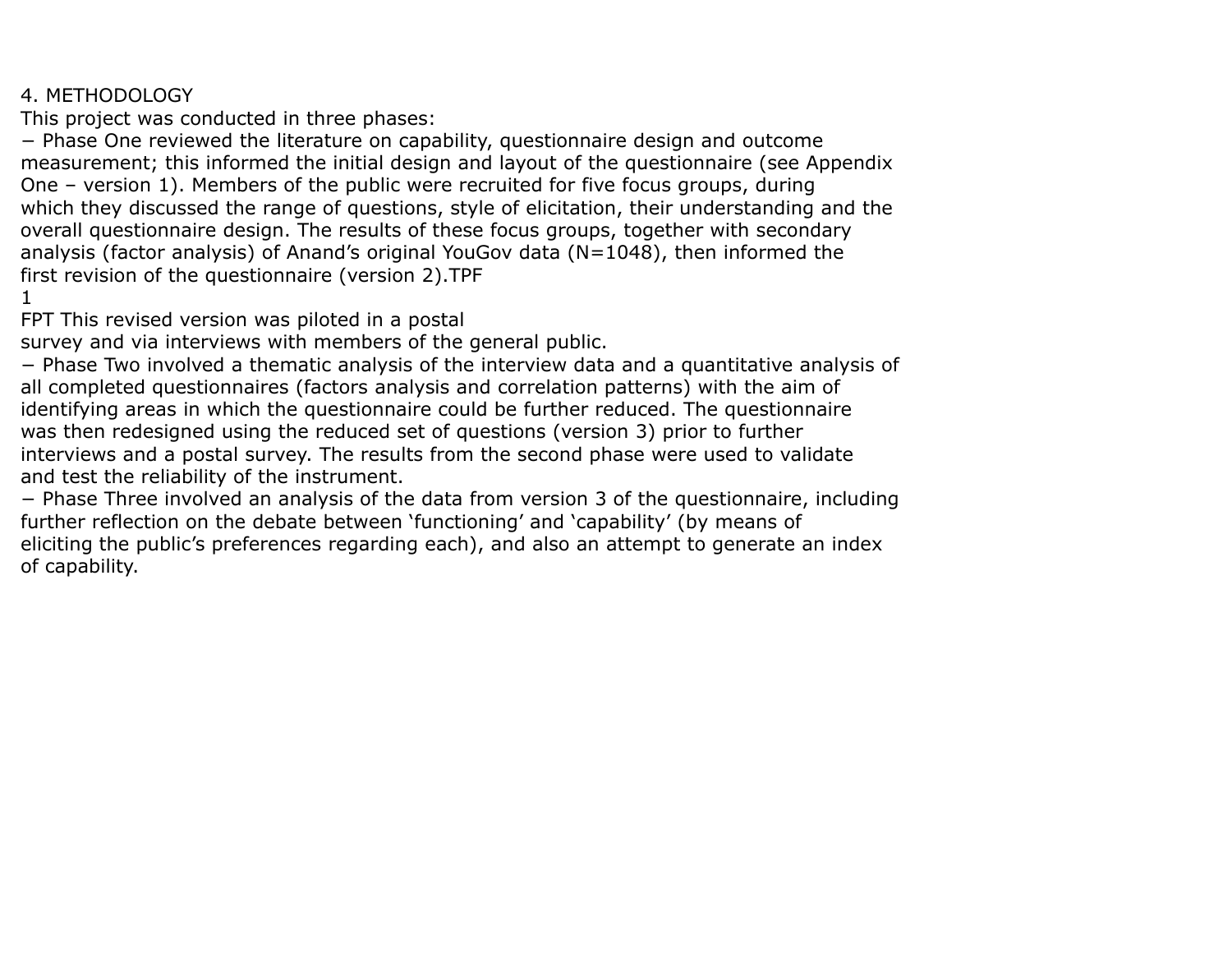### Violent Crime, Gender Inequalities and Life Satisfaction (Anand and Santos 2007)

Data

- $\circ$ Past Experience/Future vulnerability to domestic, sexual and other forms of assault
- $\circ$  Current experience of Safety in local area during day and night

Emerging Themes

- 1. Violence in general has a negative impact on life satisfaction whether you use self report or local area reports
- 2. Self-reported vulnerability to future assault drives out past experience of violence in happiness equations
- 3. Some evidence that higher relative earning females are more at<br>risk of domestic violence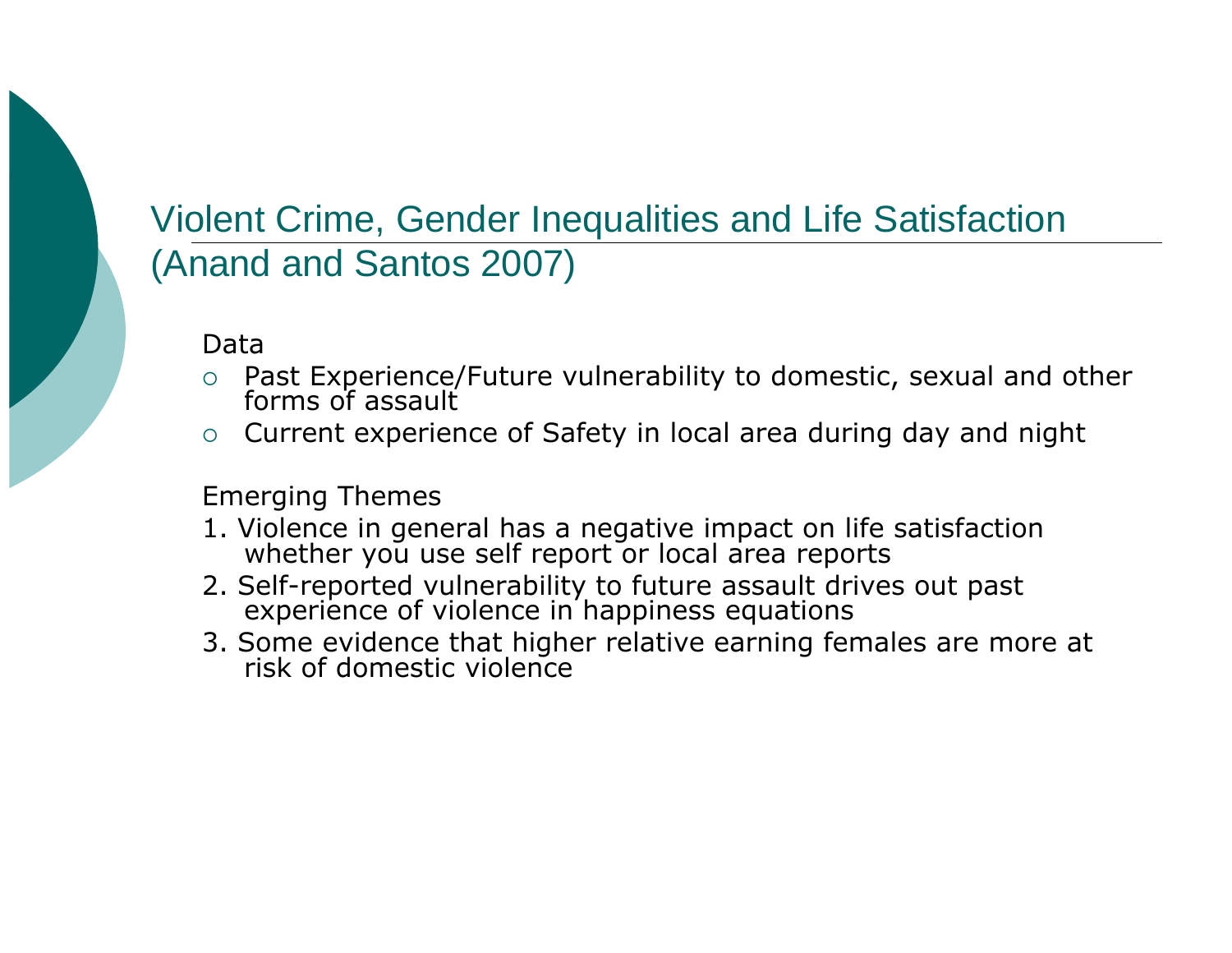### Health and Capability Poverty

Data

- ${\circ}$ Does health limit your daily activities for your age
- ${\bigcirc}$  $\circ$  All capabilities, life satisfaction and socio-economic covariates

Analysis (latent class)

- $\circ$  Can we identify a 'super-poor' group
- ${\circ}$ What are capability classes related to?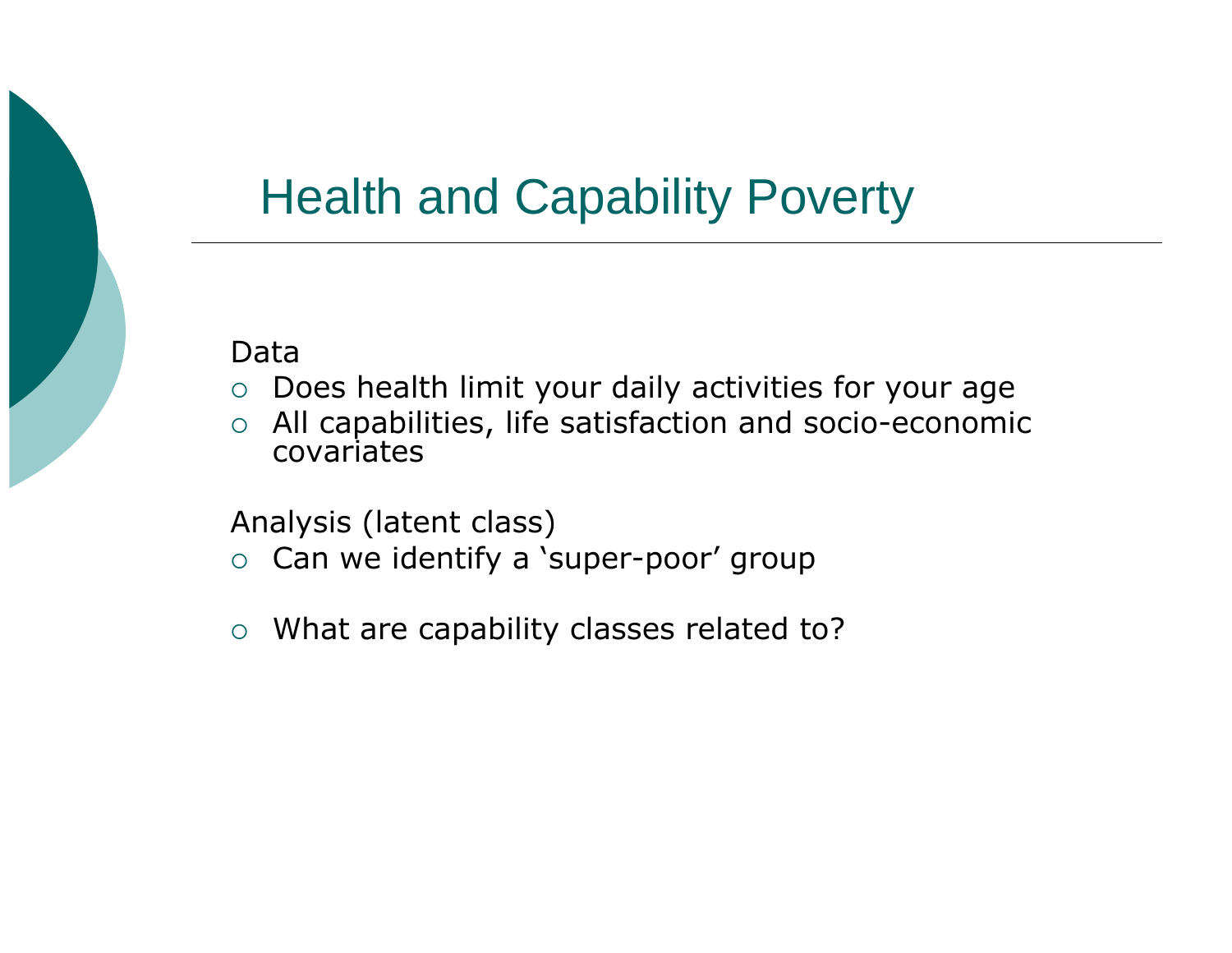#### **POVERTY CLASSES AND THEIR SOCIO-DEMOGRAPHIC PROFILES**

|                      | Cluster 1 | Cluster 2 | Cluster 3 | Cluster 4 | Cluster 5 | Cluster 6 |
|----------------------|-----------|-----------|-----------|-----------|-----------|-----------|
| cluster size         | 23.7%     | 20.79%    | 19.05%    | 18.30%    | 10.13%    | 8.02%     |
| <b>Health Status</b> | 78.49%    | 82.96%    | 85.74%    | 61.45%    | 67.95%    | 47.01%    |
| Household Inc        | 3.19      | 3.31      | 3.33      | 2.93      | 2.86      | 2.32      |
| Pagreeable           | 4.73      | 4.88      | 5.50      | 4.93      | 5.23      | 4.41      |
| Pconscientious       | 5.12      | 5.53      | 5.87      | 4.9       | 5.42      | 4.7       |
| Popen                | 4.86      | 4.58      | 5.36      | 4.60      | 5.55      | 5.22      |
| Pstable              | 4.47      | 4.87      | 5.32      | 3.61      | 4.70      | 3.41      |
| Pextravert           | 4.09      | 4.07      | 4.84      | 3.53      | 4.14      | 3.51      |
| Age                  | 42.19     | 46.17     | 50.63     | 39.65     | 47.14     | 38.14     |
| Mmale                | 59.73%    | 54.22%    | 45.55%    | 40.73%    | 10.64%    | 38.41%    |
| mrmidwls             | 25.05%    | 29.76%    | 20.58%    | 18.30%    | 18.99%    | 13.47%    |
| mrnorth              | 25.15%    | 28.93%    | 28.50%    | 24.78%    | 32.82%    | 38.71%    |
| mrscot               | 10.25%    | 8.05%     | 10.64%    | 12.77%    | 7.02%     | 3.45%     |
| mrsouth              | 16.61%    | 21.57%    | 27.10%    | 24.48%    | 13.09%    | 29.58%    |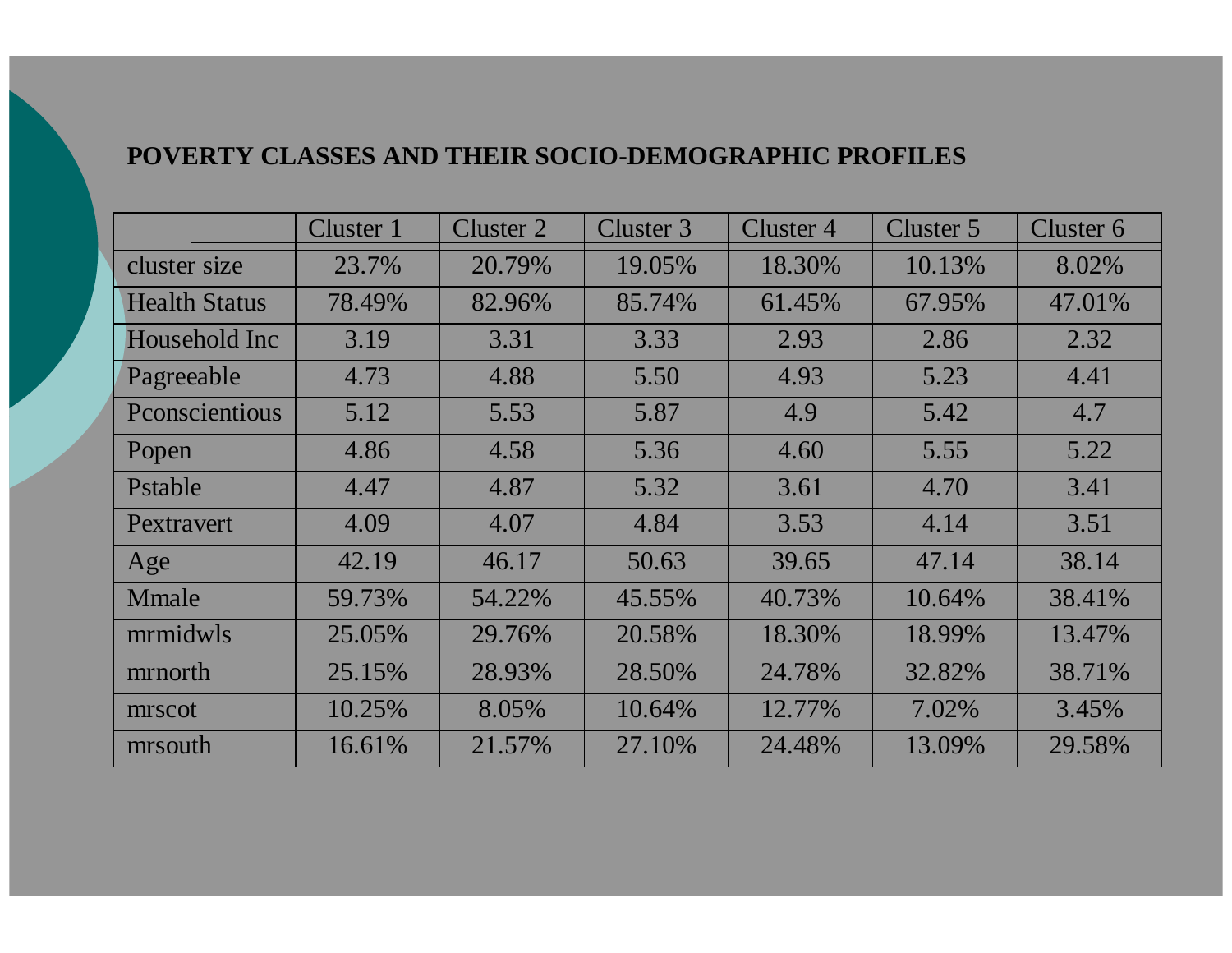| <b>Table 6b</b>             | Wald Statistics for Health Status and Other Predictors of Class Membership |
|-----------------------------|----------------------------------------------------------------------------|
| in a Six Latent Class Model |                                                                            |

| Covariate     | <b>Model Diagnostic Statistics</b> |                |            |             |                 |                  |  |
|---------------|------------------------------------|----------------|------------|-------------|-----------------|------------------|--|
| Health        | 51.97,                             |                | 31.5533,   | 42.5177,    | 25.6563,        | 30.7661,         |  |
| <b>Status</b> | 5.50e-10                           |                | $7.30e-06$ | $4.60e-08$  | 0.0001          | 1.00e-05         |  |
| Household     |                                    | 31.0012,       | 21.9757,   | 26.8417,    | 12.0814,        | 20.9303,         |  |
| Income        |                                    | 9.30e-06       | 0.00053    | $6.10e-0.5$ | 0.034           | 0.00083          |  |
| Controls      |                                    | N <sub>o</sub> |            |             | Yes             |                  |  |
| for Age       |                                    |                |            |             |                 |                  |  |
| Personality:  |                                    |                |            |             |                 |                  |  |
| pagree        |                                    |                |            |             | 29.036, 2.3e-05 | 29.3056, 2.00e-  |  |
| pconsc        |                                    |                |            |             | 24.1576, 0.0002 | 05               |  |
| popen         |                                    |                |            |             | 55.0846, .3e-10 | 21.8305, 0.00056 |  |
| pstable       |                                    |                |            |             | 49.8809, 1.50e- | 60.14, 1.10e-11  |  |
| pxtravt       |                                    |                |            |             | 09              | 50.2556, 1.20e-  |  |
|               |                                    |                |            |             | 19.8605, 0.0013 | 09               |  |
|               |                                    |                |            |             |                 | 24.708, 0.00016  |  |
| Controls      | N <sub>o</sub>                     |                |            |             |                 | Yes              |  |
| for Regions   |                                    |                |            |             |                 |                  |  |

#### **Notes**

Cell entries indicate the value of the Wald statistic and its associated p value respectively. Controls for age comprise age and its square. Coefficients for all models in Table 3 are available on request.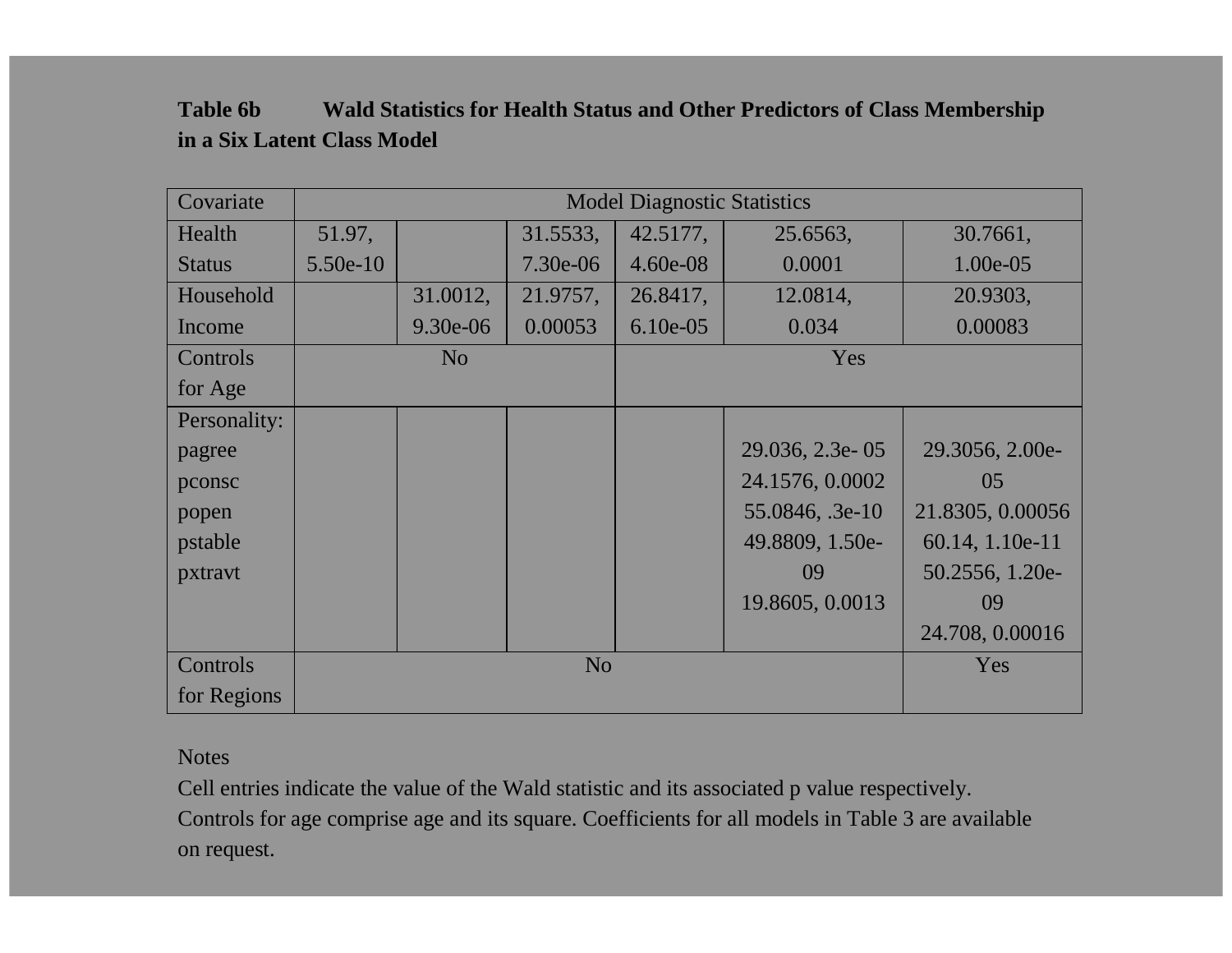

Capability score- access services

Capability score- home

Capability score- community

Capability score- work

Capability score- environment

Graphs by country